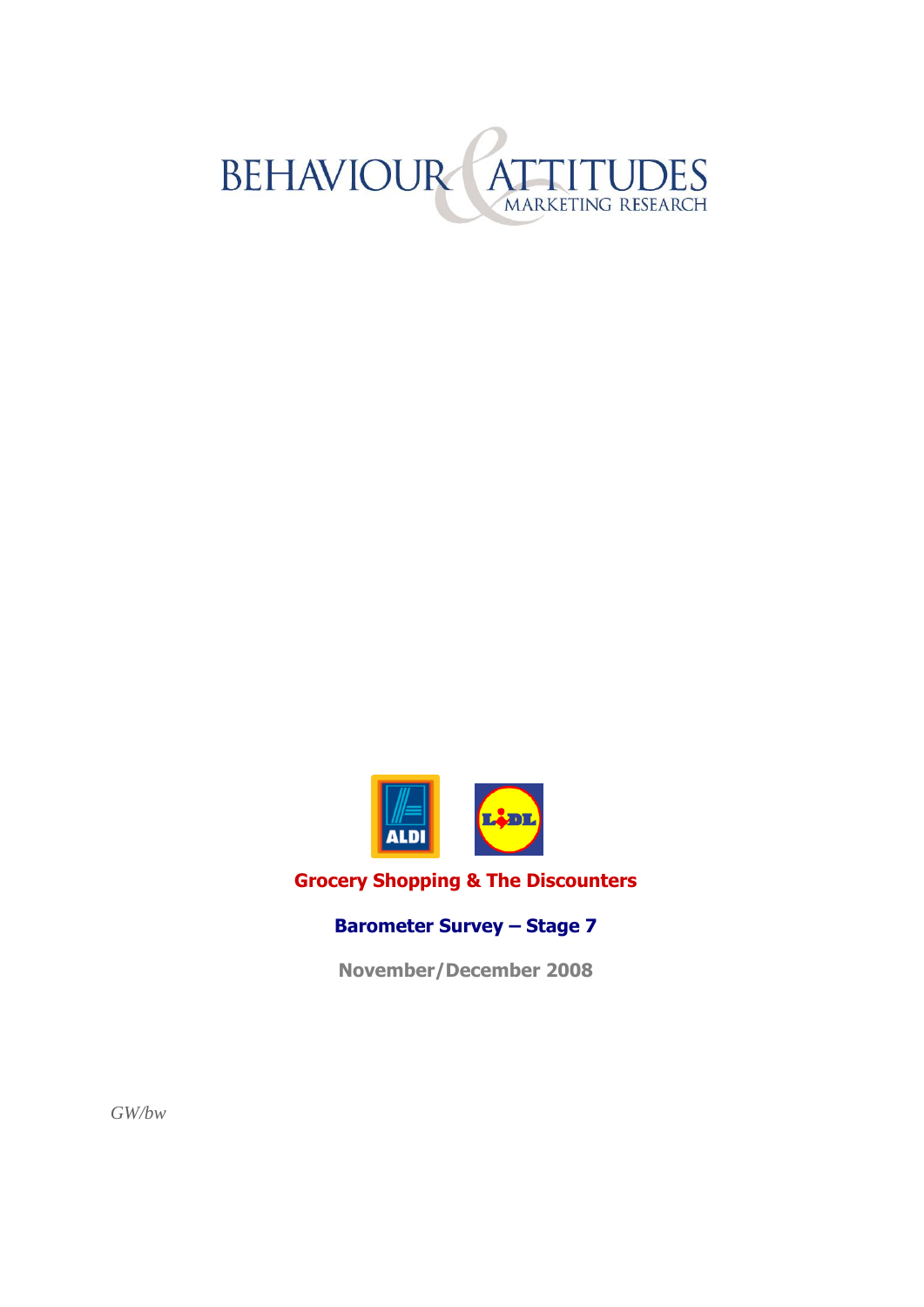### **Table of Contents**

| <b>INTRODUCTION</b><br><b>SUMMARY &amp; CONCLUSIONS</b> |                                                                                 | 3  |
|---------------------------------------------------------|---------------------------------------------------------------------------------|----|
|                                                         |                                                                                 | 5  |
| $\mathbf{1}$ .                                          | <b>GROCERY SHOPPING</b><br>A main weekly trip remains the norm                  | 8  |
| 2.                                                      | <b>STORE USAGE</b><br><b>Tesco and Dunnes ahead for main shopping</b>           | 10 |
| 3.                                                      | <b>STORE SHARE ESTIMATES</b><br>Tesco and Dunnes lead - but Lidl gaining        | 12 |
| 4.                                                      | <b>WEEKLY GROCERY SPEND</b><br>In line with last year at €136                   | 14 |
| 5.                                                      | <b>GROCERY SPEND x MAIN STORE</b><br>Superquinn & Dunnes - highest spend        | 17 |
| 6.                                                      | <b>SPENDING INCREASES</b><br>Assumptions even higher than reality               | 19 |
| 7.                                                      | <b>THE DISCOUNTERS</b><br>Total recognition & even wider use                    | 22 |
| 8.                                                      | <b>ALDI &amp; LIDL PURCHASES</b><br><b>Similar &amp; Broad Product Profiles</b> | 28 |
| 9.                                                      | <b>ALDI &amp; LIDL - PERFORMANCE</b><br><b>Strong &amp; similar showings</b>    | 30 |
| 10.                                                     | <b>ALDI &amp; LIDL - FUTURE USE</b><br><b>Renewed commitment</b>                | 34 |
|                                                         |                                                                                 |    |

#### **APPENDICES**

**Sampling Points Social Grade Classification Questionnaire**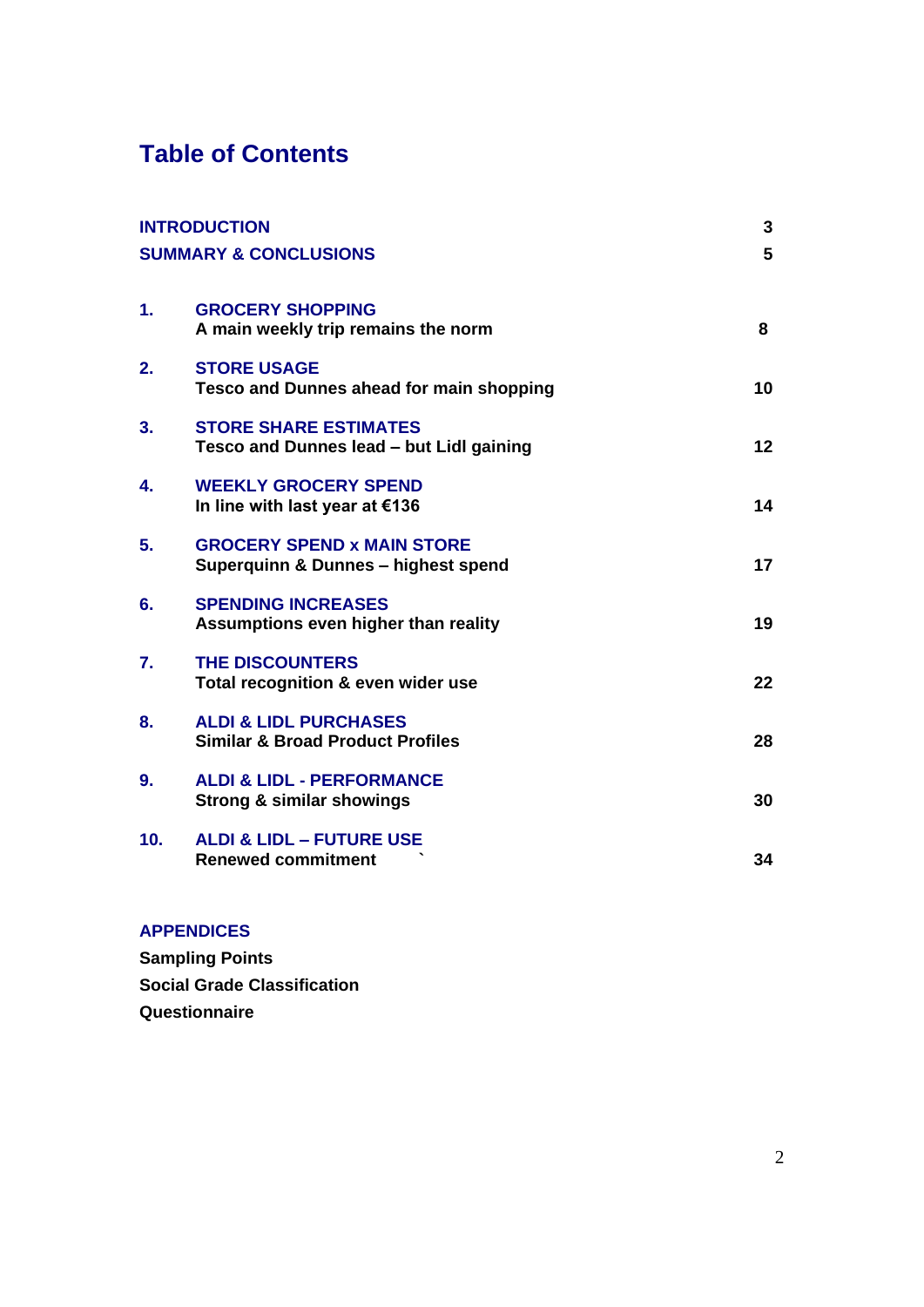# **INTRODUCTION**

This research on grocery shopping has been conducted by Behaviour & Attitudes Limited on an annual basis since 2002, in order to track awareness, usage and perceived performance of the two German discounters, Aldi & Lidl.

This latest stage was conducted during November/December 2008 and covered the following information:-

- Normal approach to grocery shopping  $\bullet$
- Main store used for grocery shopping  $\bullet$
- Other stores used for grocery shopping  $\bullet$
- Estimated weekly spend on groceries nowadays
- Estimated weekly spend on groceries a year ago
- Reported trends in grocery spending versus last year
- Share of grocery spend across main stores
- Awareness of Aldi or Lidl
- Local availability of Aldi or Lidl
- Incidence of visiting Aldi or Lidl
- Incidence of shopping in Aldi or Lidl
- Frequency of shopping in Aldi or Lidl  $\bullet$
- Aldi/Lidl ratings on range of choice  $\bullet$
- Aldi/Lidl ratings on general product quality  $\bullet$
- Aldi/Lidl ratings on value for money
- Aldi/Lidl ratings on prices vs the main supermarkets
- Expectations for future Aldi/Lidl usage $\bullet$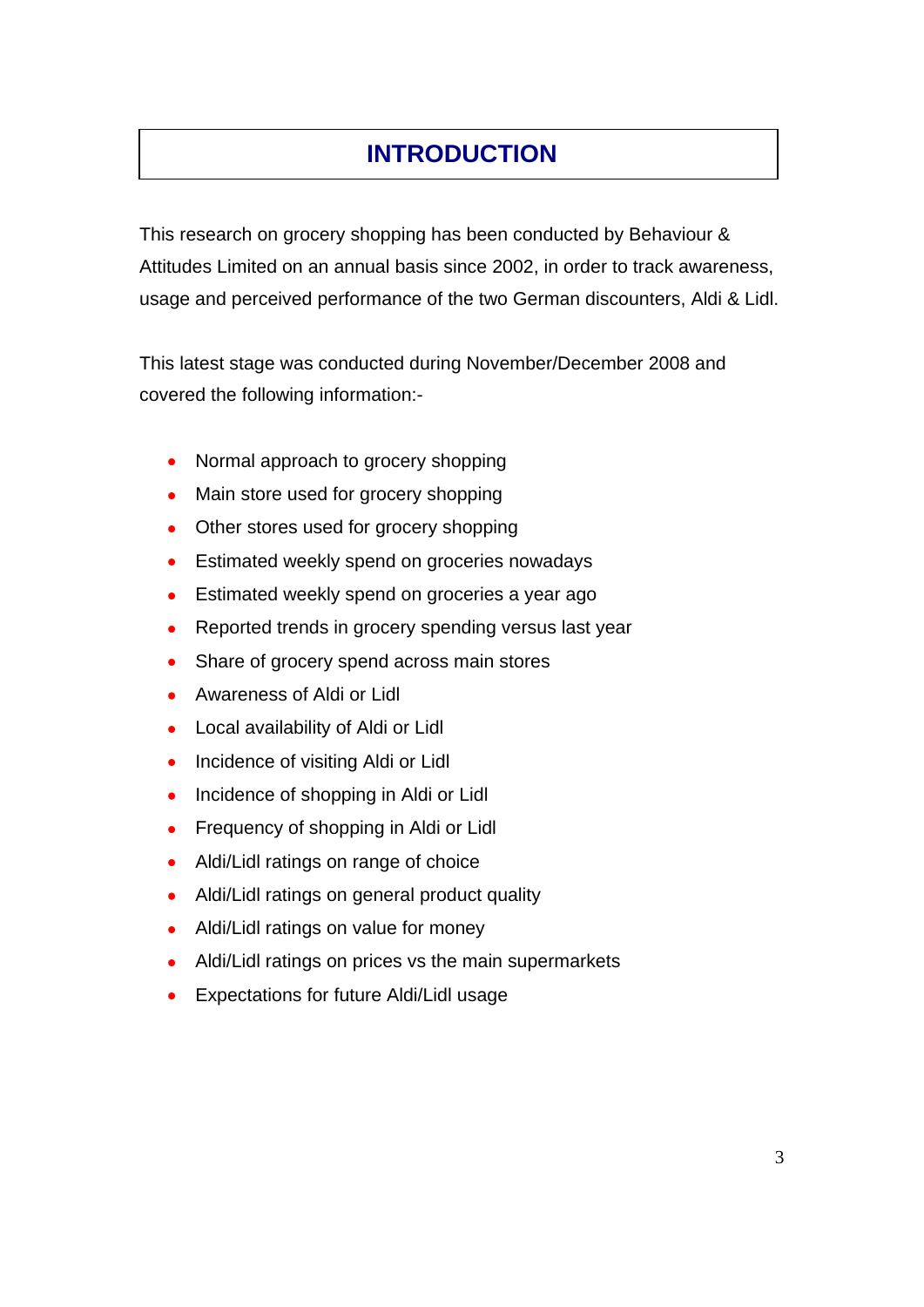All stages of this research have been based on participation in B&A's bi-monthly Barometer survey. Each Barometer survey is based on a nationally representative quota sample of 1,000 adults (aged 15 years and over).

All interviewing is conducted face-to-face in-home, using a structured questionnaire. Interviewing is carried out across 60 separate sampling points to ensure comprehensive geographical spread, and a fresh sample is used for each survey.

Selection of respondents is determined by quota controls relating to gender, age and social class within region, to ensure a microcosm of the national adult population.

All interviewing is carried out by fully trained and experienced members of B&A's interviewer panel, working under direct supervision throughout the survey. All aspects of this research are conducted in accordance with guidelines from the Market Research Society and ESOMAR (the International representative body for Marketing Research organisations).

Fieldwork for this latest stage was completed between the  $21<sup>st</sup>$  November – 2<sup>nd</sup> December, 2008.

Technical appendices comprise a list of sampling points, social class definitions and a copy of the survey questionnaire.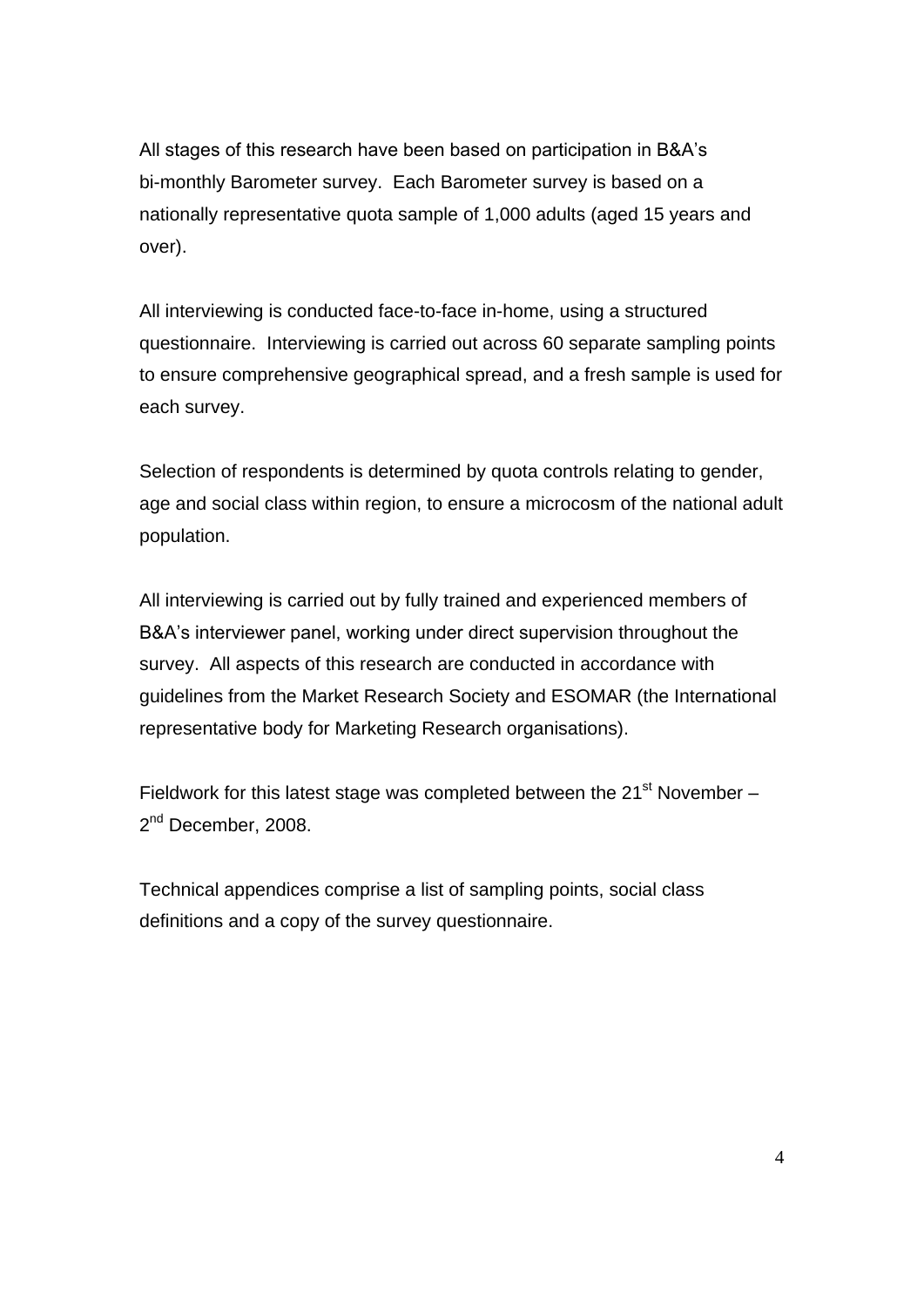## **SUMMARY & CONCLUSIONS**

- A majority of grocery shoppers still rely on one main trip weekly (60%), but there has been a gradual increase in spreading this over 2 or more days (31% now).
- While Tesco and Dunnes remain the two most popular choices for main shopping – any usage of the discounters is now at a comparable level (just over half of all shoppers), and this growth has been the main market dynamic over the past year.
- Indeed latest shopper estimates of where they spend an average of  $€100$ showed Tesco at 23%, Dunnes 22% and the discounters 24%.
- Tesco and Dunnes both have a stronger shopper presence in urban areas and SuperValu in rural areas (discounters faring slightly better in urban areas).
- Average estimates of weekly grocery spending were directly in line with last year at €136 overall (significantly higher for those at family stage).
- $\bullet$ Superquinn and Dunnes main shoppers were the highest spenders per household – but per capita expenditure was highest for the symbol groups and SuperValu.
- As in previous stages of this research, grocery shoppers tend to exaggerate increases in their spending.
- When current expenditure is compared with estimates and actual reports a year ago – a considerable gap emerges for 2008 vs 2007:
	- o Reported spending showed no change
	- o Yet shoppers assumed an increase of 17%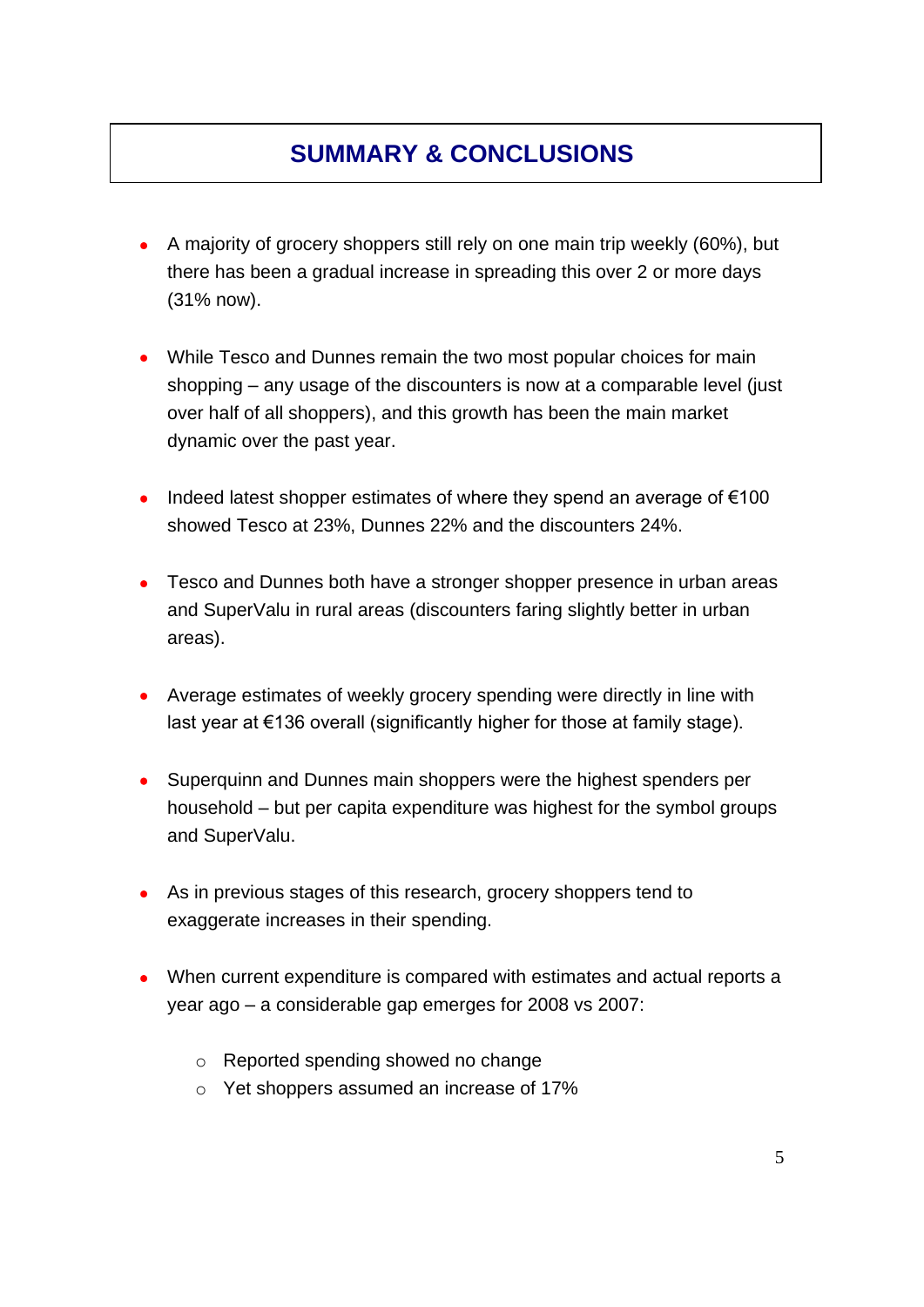- Significantly, this current degree of exaggeration is almost twice that recorded between 2006 vs 2007 (+9%).
- This was underscored by 3 in 4 shoppers who claimed their grocery spending was higher this year vs last year (much higher 32%/a little higher 46%).
- Aldi and Lidl are now well established 'household names' and both have made further progress on key indices of:
	- $\circ$  Local availability (5 mile radius)
	- o Incidence of visiting stores
	- o Incidence of purchasing in stores
- Currently, 11% say they do their main grocery shopping in Lidl, and 5% in Aldi.
- Shoppers in Aldi and Lidl also use their respective stores more frequently now: around a third using them weekly in each case.
- Shoppers playback on the 'top ten' most popular purchases was similar for both chains; fresh fruit & veg the most widely purchased category – ahead of toilet rolls, household cleaners, toiletries and biscuits.
- However, typical purchases in these discounters embrace a very much broader spectrum of product categories.
- By and large, current customers rate Aldi and Lidl favourably on four key performance criteria:
	- o Range of choice
	- o Quality of products
	- o Value for money
	- o Prices vs main supermarkets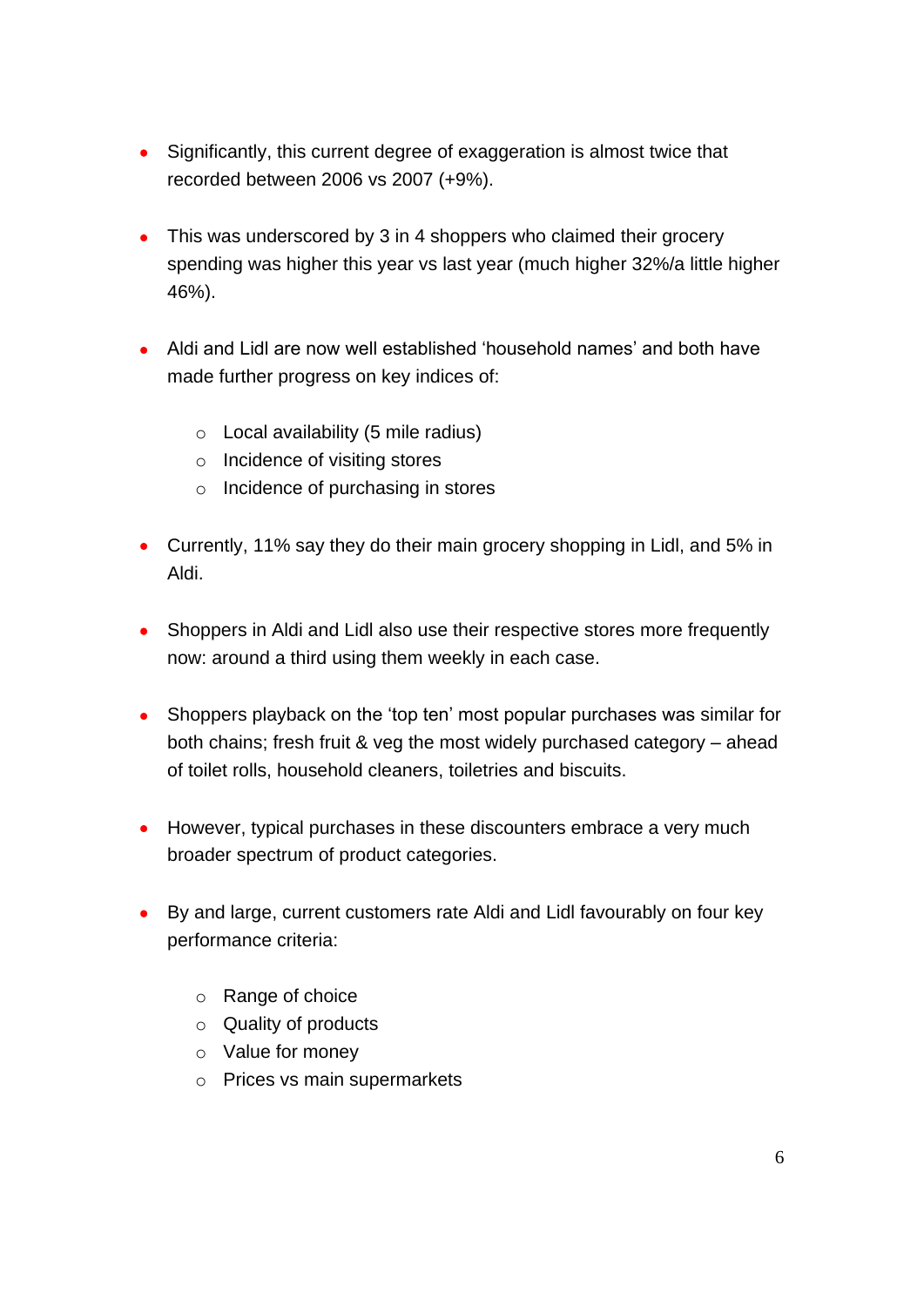- Their ratings on range and quality have shown some variation over time, but improved steadily in the past three years.
- Ratings on value and prices have been strong and steady in recent years (albeit not quite as emphatic as in early measures in this series).
- Looking to the future, a majority expect to maintain their current usage of Aldi and Lidl at current levels – while among the balance there is a ratio of 3:1 in favour of those expecting to buy more.
- In short, this implies that the current economic recession will see an increasing drift in grocery shopping towards these discounters over coming months.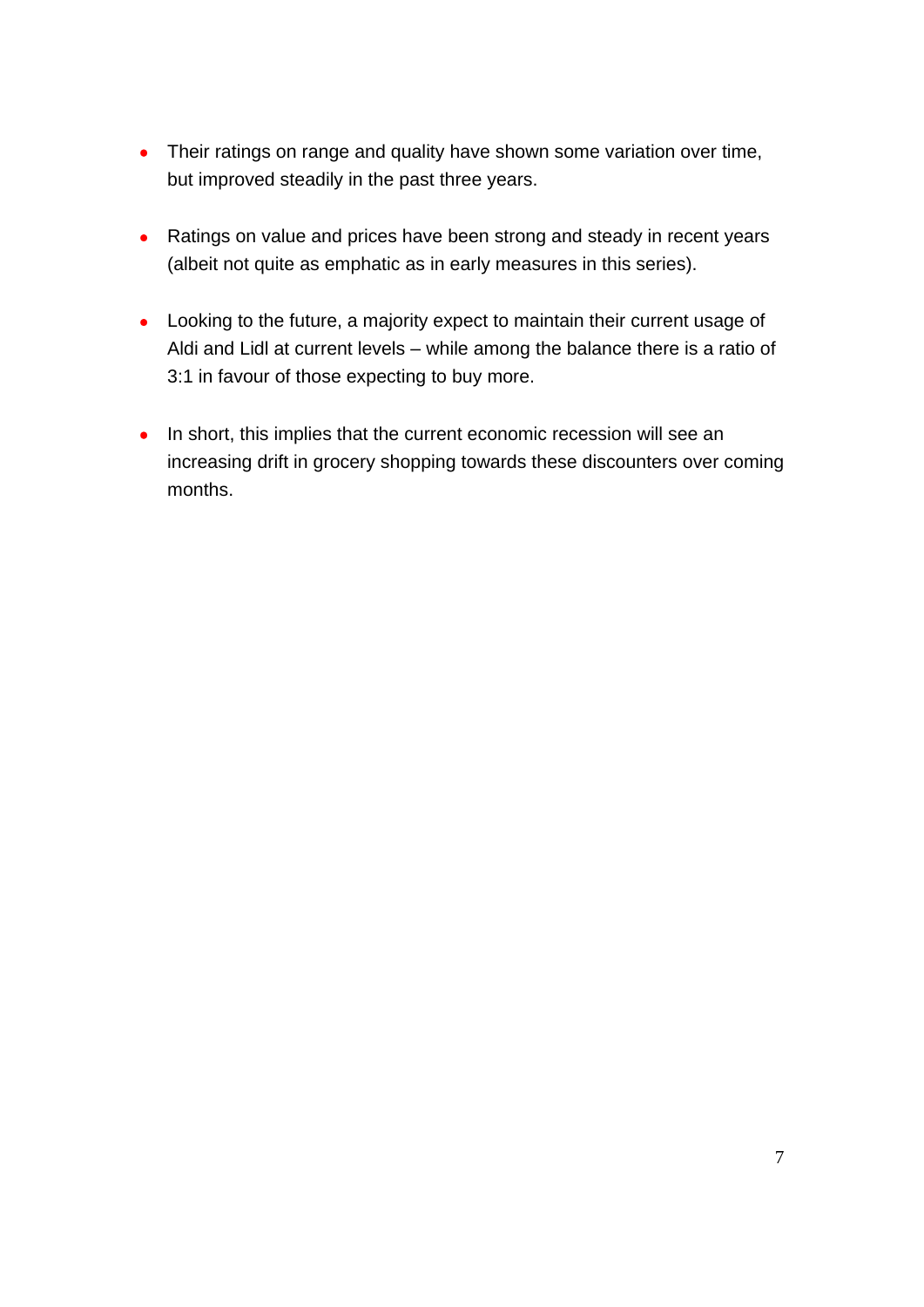# **1. GROCERY SHOPPING**

### **A main weekly trip remains the norm**

A majority of 6 in 10 grocery shoppers (60%) say they normally rely on one main weekly shopping trip (with some topping up) for their groceries.



A further third (31%) spread their grocery shopping over two or more weekdays, while just 6% shop daily and the balance of 4% vary their approach.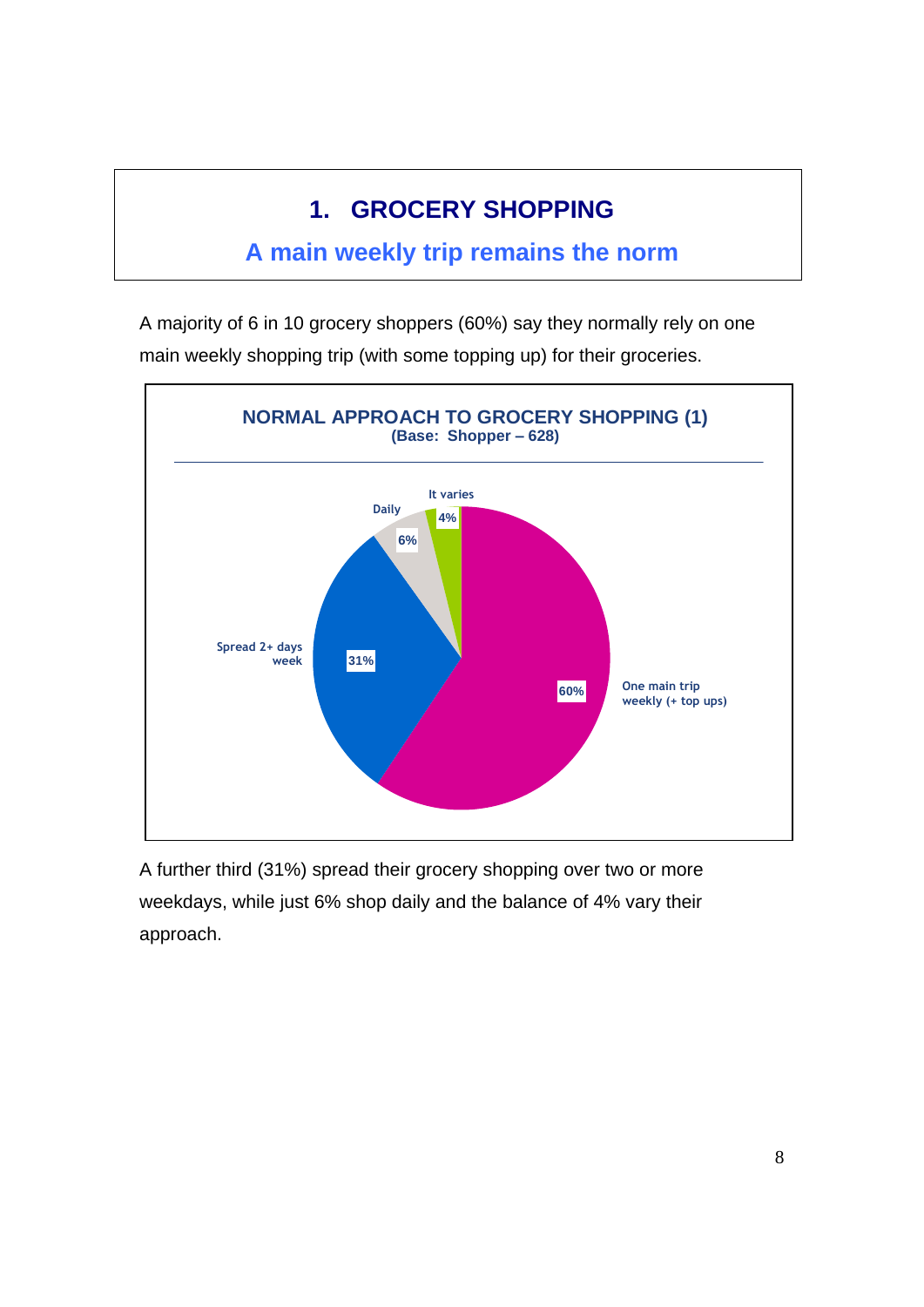However, a review of historic trend data indicates that while one main weekly trip remains the most likely approach, there has been a gradual shift towards spreading grocery shopping over a number of weekdays.



The proportion who spread their shopping throughout the week has increased from a level of 1 in 5 in 2002, up to almost a third in 2008 (almost certainly reflecting wider options, and an increasing emphasis on value for money).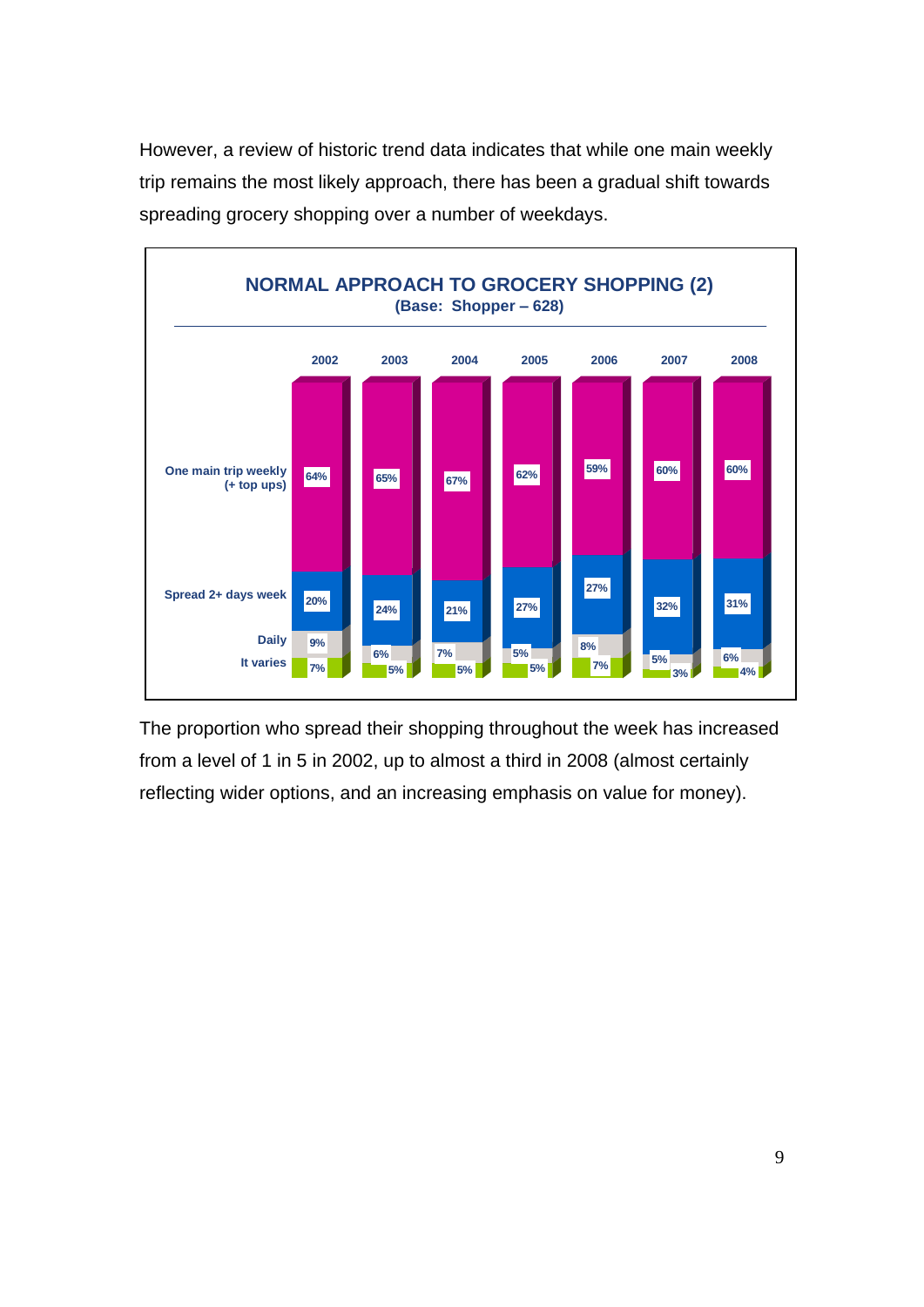## **2. STORE USAGE**

### **Tesco & Dunnes ahead for main shopping**

Reported usage levels for main grocery shopping showed Tesco (29%) and Dunnes (27%) jointly ahead of SuperValu (16%) and Aldi/Lidl (16%).



Significantly, claimed usage levels for any grocery shopping suggest that the combined 'reach' of Aldi and Lidl (55%) is now on a par with Tesco and slightly ahead of Dunnes (50%).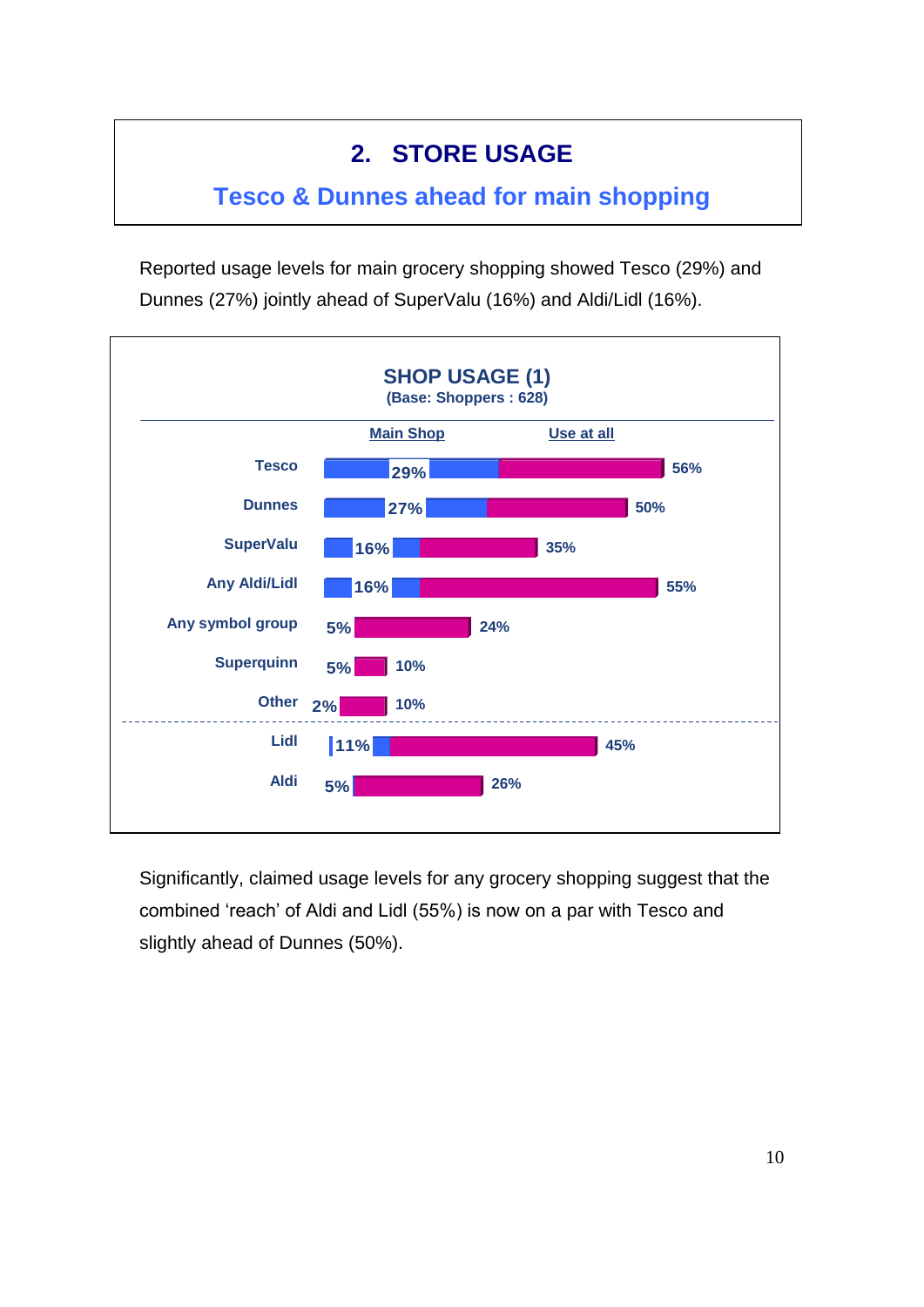The chart below provides a comparison between these claimed store usage levels for main and any grocery shopping, and a consolidated average for the period 2002-2007.



While this shows somewhat improved penetration for both Tesco and Dunnes (and slippage for symbol group outlets), the main dynamic is clearly the dramatic progress of LRD outlets.

In combination, reliance on Aldi or Lidl for main grocery shopping has more than doubled from 6% to 16%, and any usage is up from 39% to 55%.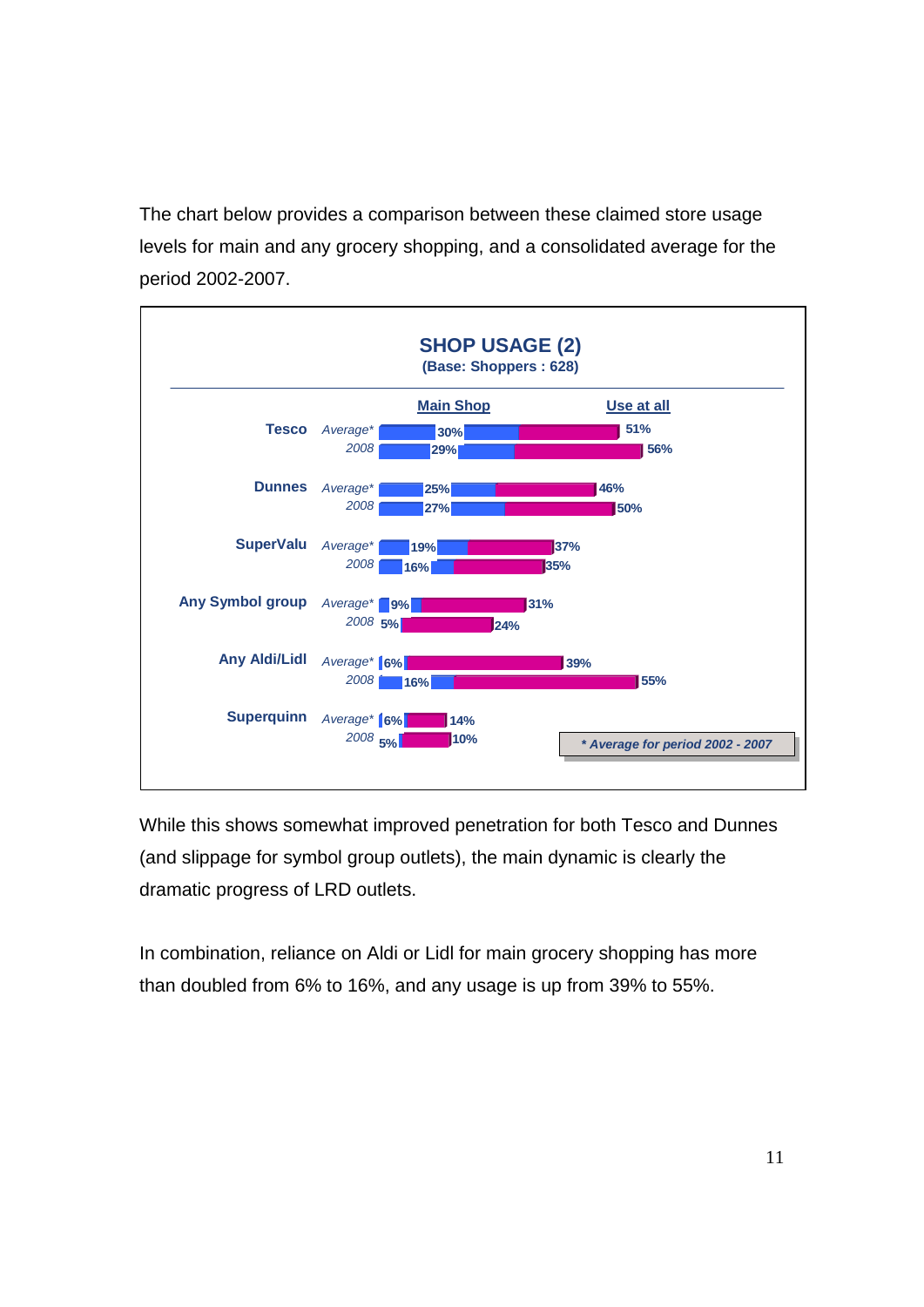# **3. STORE SHARE ESTIMATES**

### **Tesco & Dunnes lead – but Lidl gaining**

These market share estimates for the main store groups were based on asking shoppers to describe how they distribute an average €100 expenditure on groceries, across the main retailer brands.



While Tesco and Dunnes remain joint leaders, Lidl appears to have gained ground (largely at the expense of Tesco).

Dunnes appears to fare somewhat better than Tesco among heavy spenders, while Tesco has an edge among medium and lower spenders (the LRD share appears consistent across all three groups).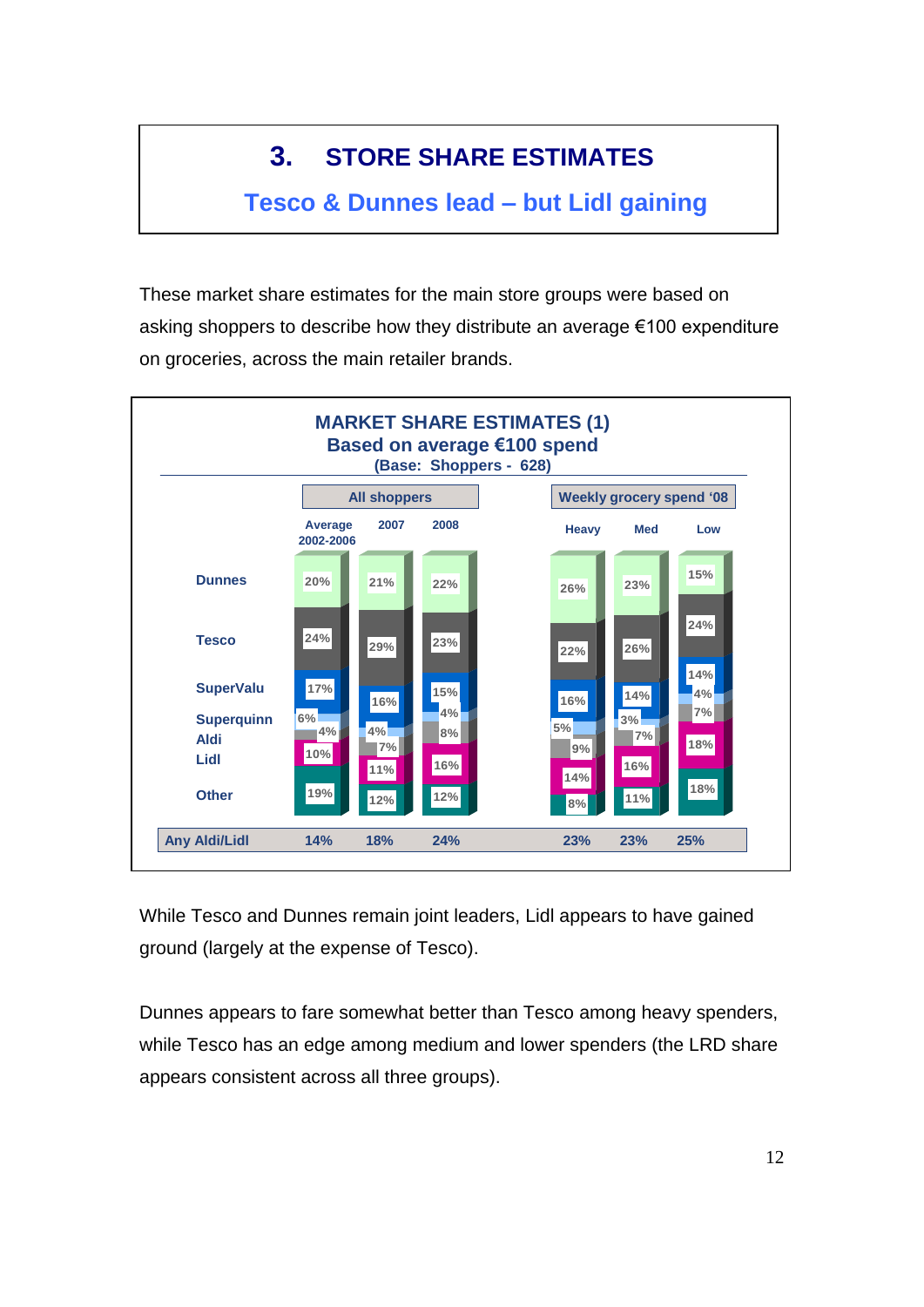

Tesco appears stronger than Dunnes among younger and middle class shoppers, and in urban areas.

The two German discounters have a comparatively stronger presence among younger shoppers and make a slightly better showing in urban areas.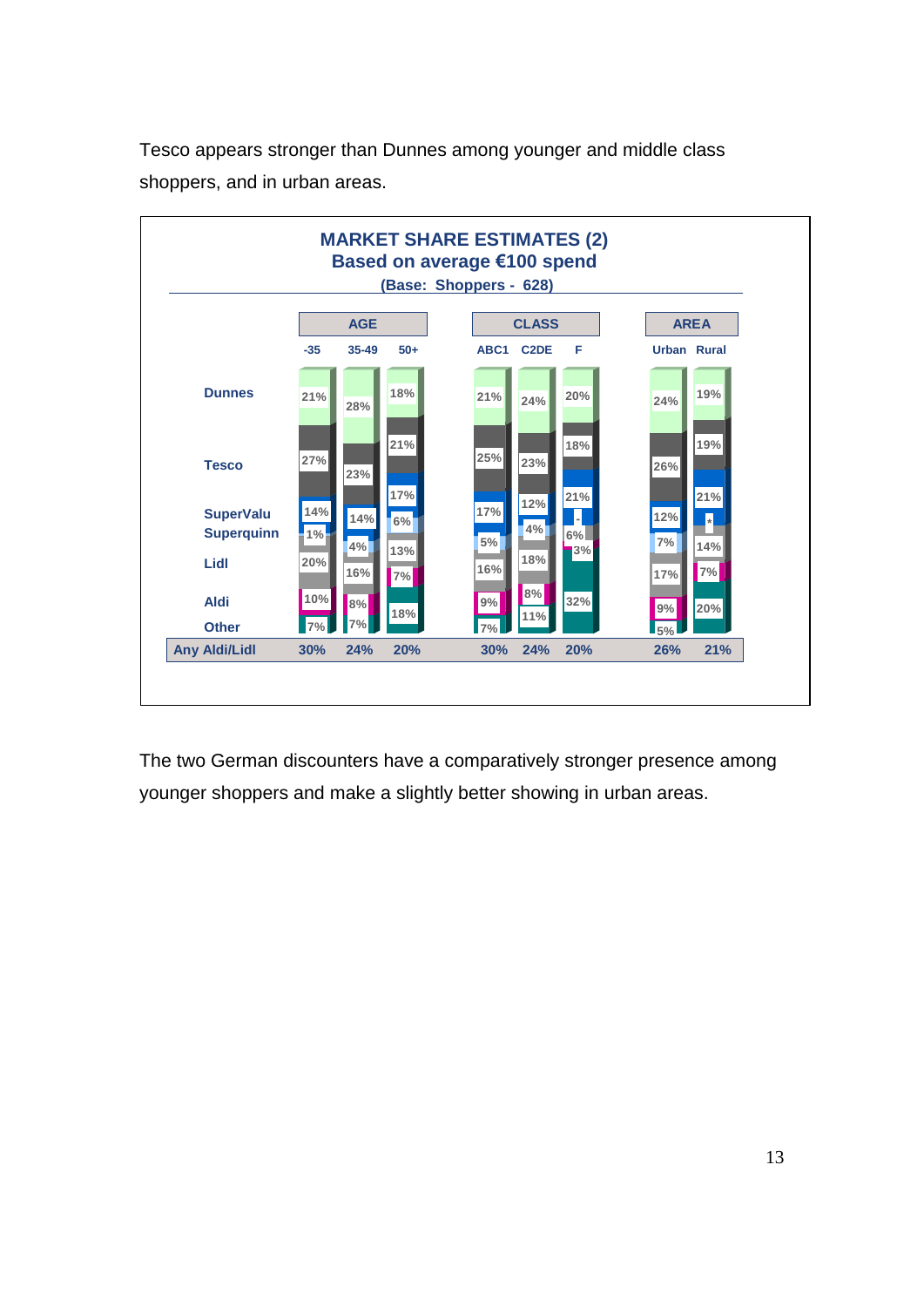# **4. WEEKLY GROCERY SPEND**

### **In Line with last year at €136**

Almost half of these shoppers (47%) estimated their weekly spend on groceries at over €130; a further 1 in 5 were in the range of €90-130, with the balance of almost a third spending less.



In overall terms, this produced an estimated average of €136 for weekly grocery spending.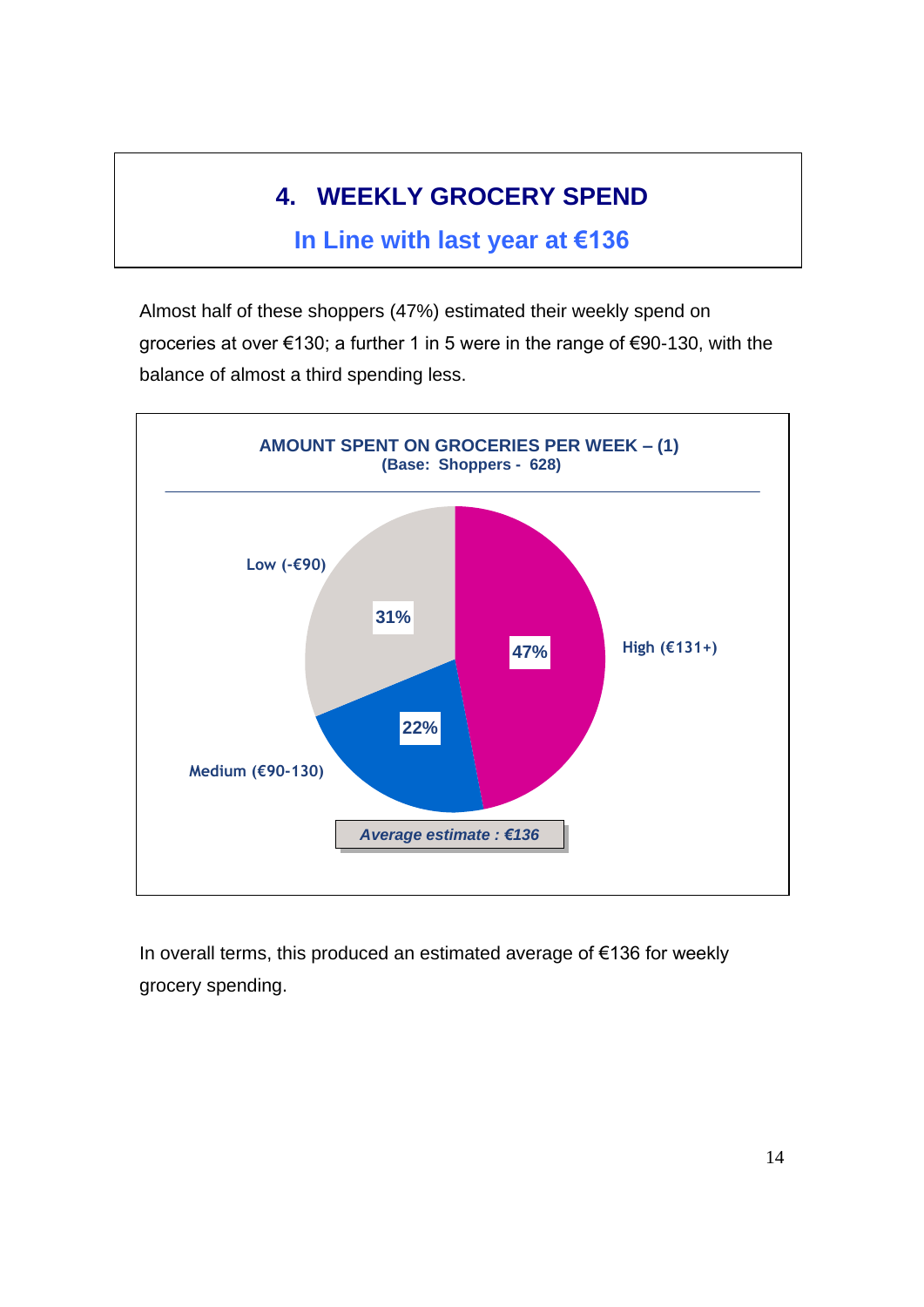

A more detailed breakdown by the main demographic sub-groups highlighted some marked differences.

Average spend levels were significantly higher for those within the mainstream family age range of 35-49 year olds, and for those with children.

Average expenditure was also somewhat higher among women shoppers, and for those in rural areas.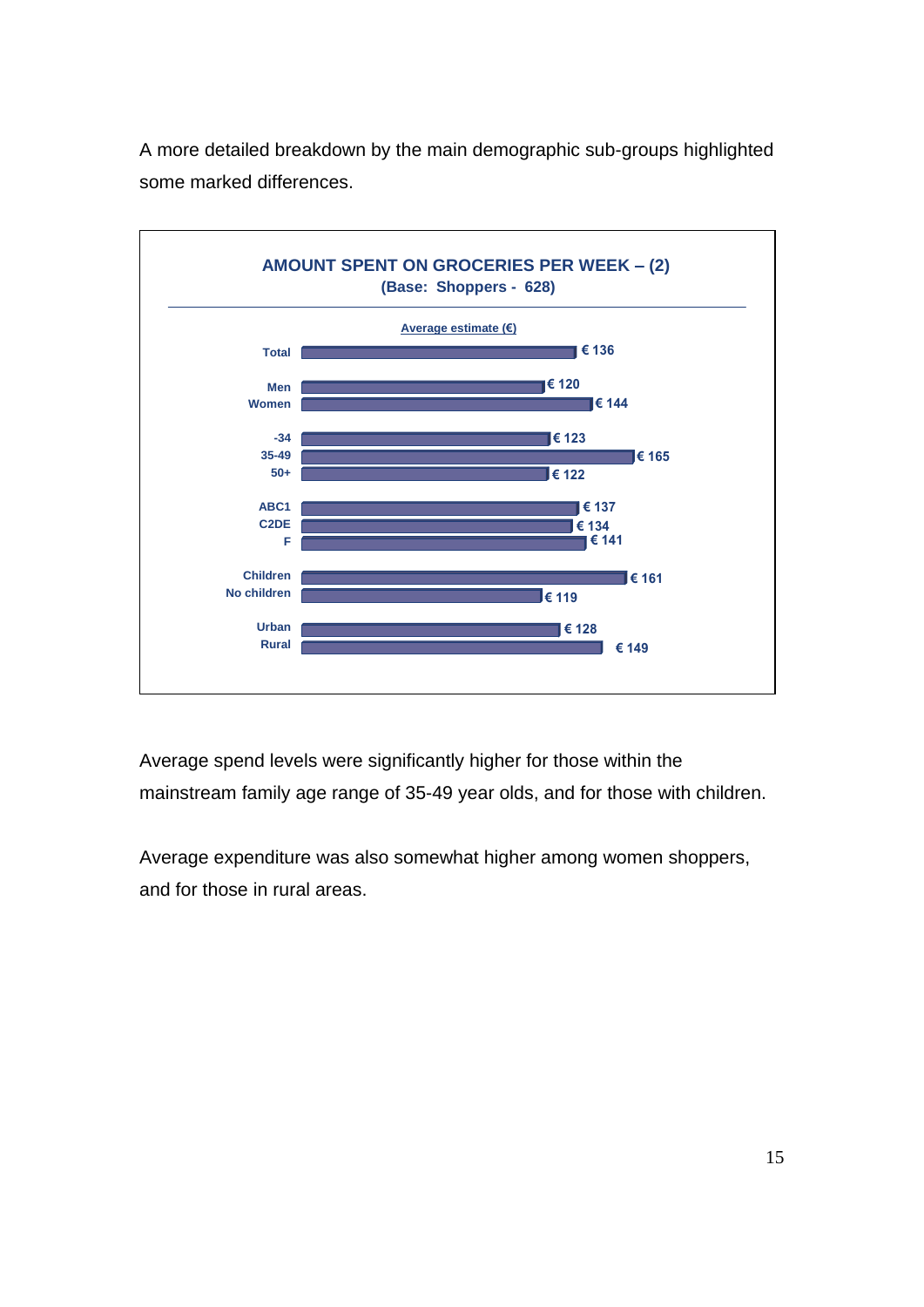

A retrospective review of these reported expenditure levels on weekly groceries is summarised below.

This indicates modest but consistent increases in spending levels from 2002 to 2007, but no change over the past year.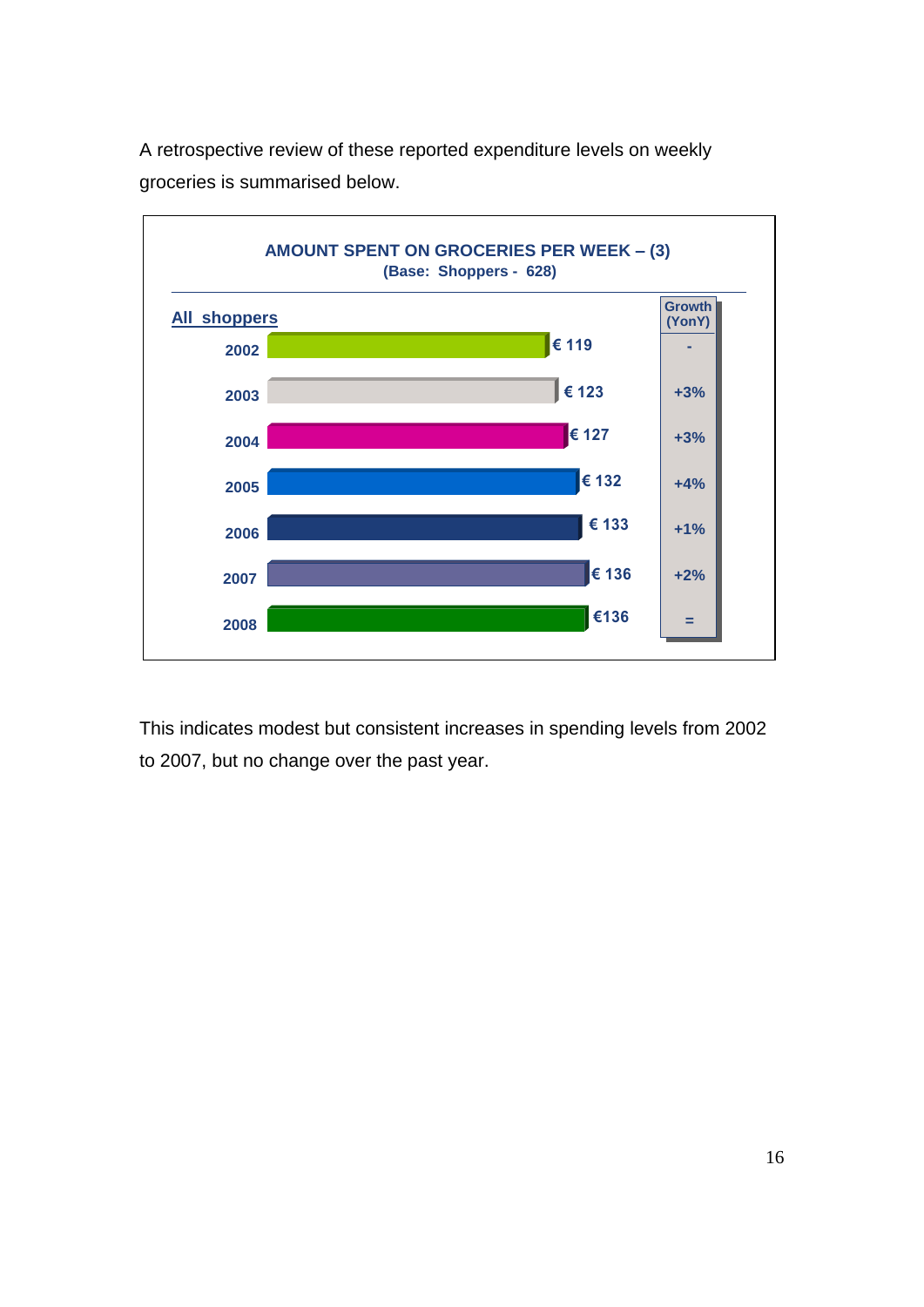# **5. GROCERY SPEND X MAIN STORE**

**Superquinn & Dunnes – highest spend**

A review of estimated weekly expenditure on groceries by customers of the main store groups, shows that Superquinn and Dunnes shoppers spend most.



Compared with last year's results, this implies increased spending by Dunnes shoppers, and a decline among those using symbol group outlets.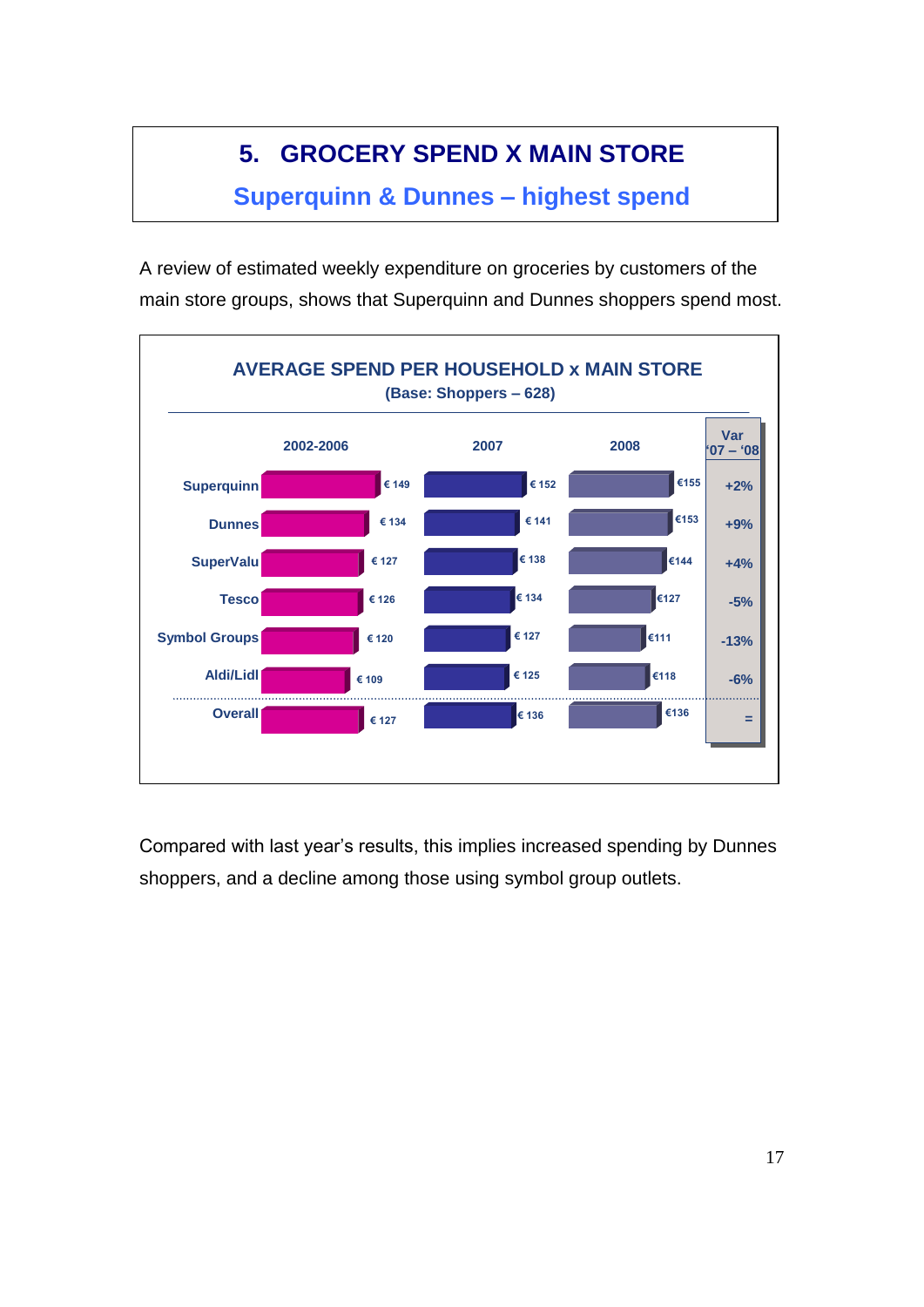

It is also useful to look at these estimated spending levels by household size, to identify per capita expenditure.

Spending per head is highest for the symbol groups and SuperValu, ahead of Dunnes and Tesco (lowest for discounters).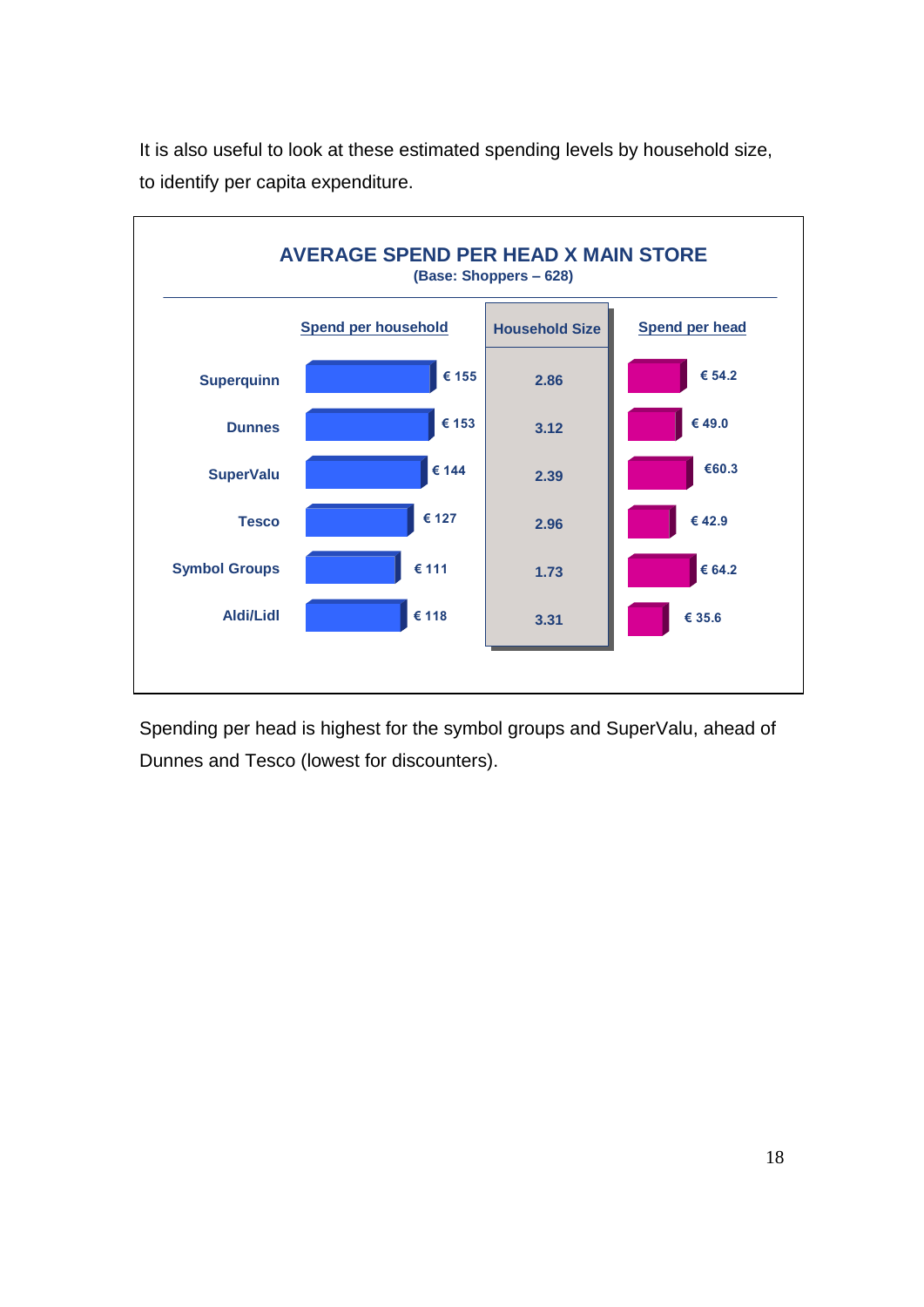# **6. SPENDING INCREASES**

### **Assumptions even higher than reality**

Grocery shoppers continue to exaggerate the extent to which they feel their grocery spending has increased.

This chart summarises three key measures for 2007 vs 2008:

- Current estimates of spending  $\bullet$
- Estimated spending a year ago
- Reported spending a year ago



In 2007, the actual difference in reported spending was +2%, but assumptions were +11%.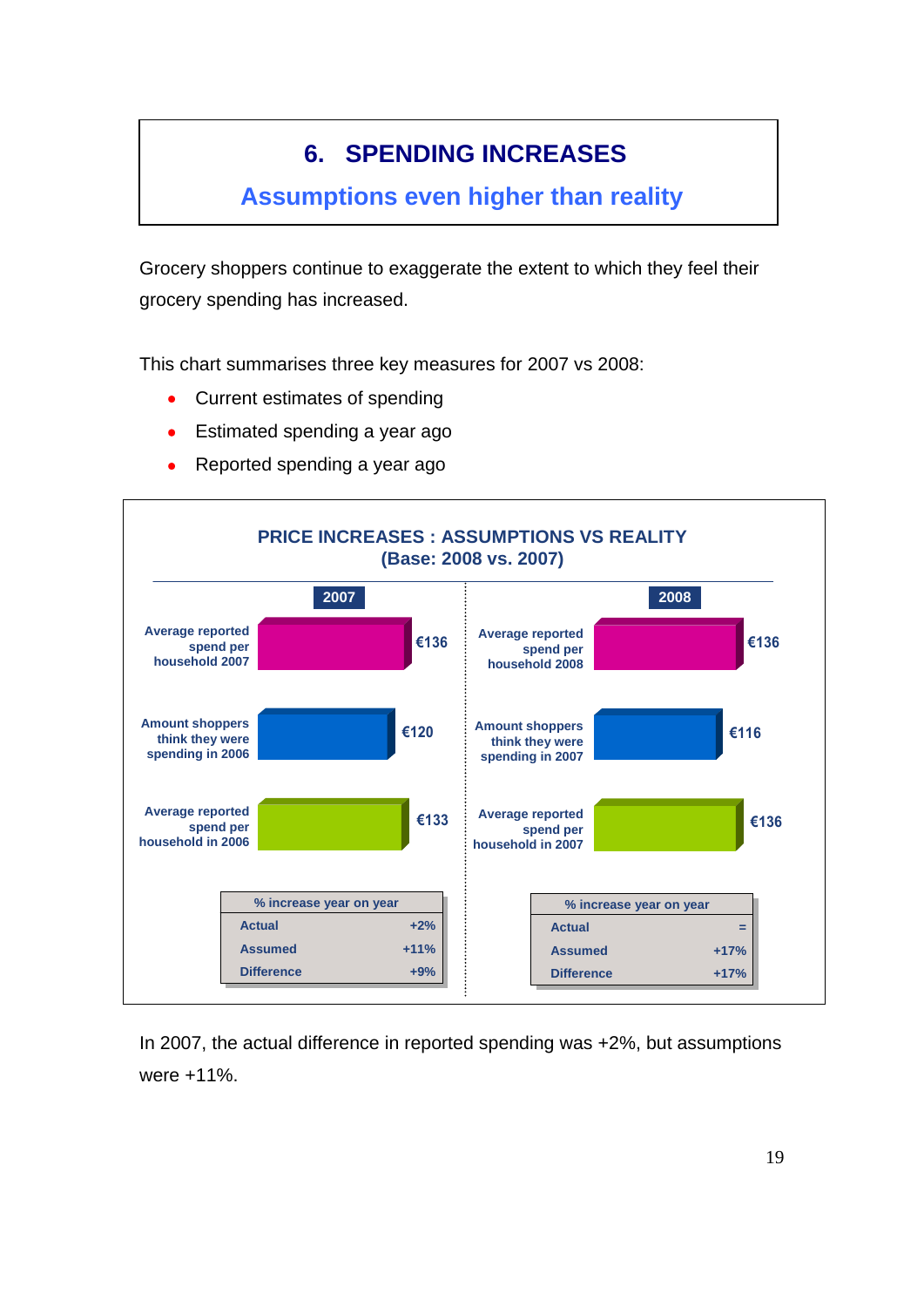For 2008, the actual difference was zero but assumptions registered +17%, underlining the fact that shoppers now have an even more inflated impression of grocery price increases.

A historic summary of these differences between actual (reported) and assumed grocery spending levels shows a very consistent pattern between 2003 and 2006.



Last year this gap reduced somewhat, but in these latest results the differential almost doubled (to the highest level since this tracking research started).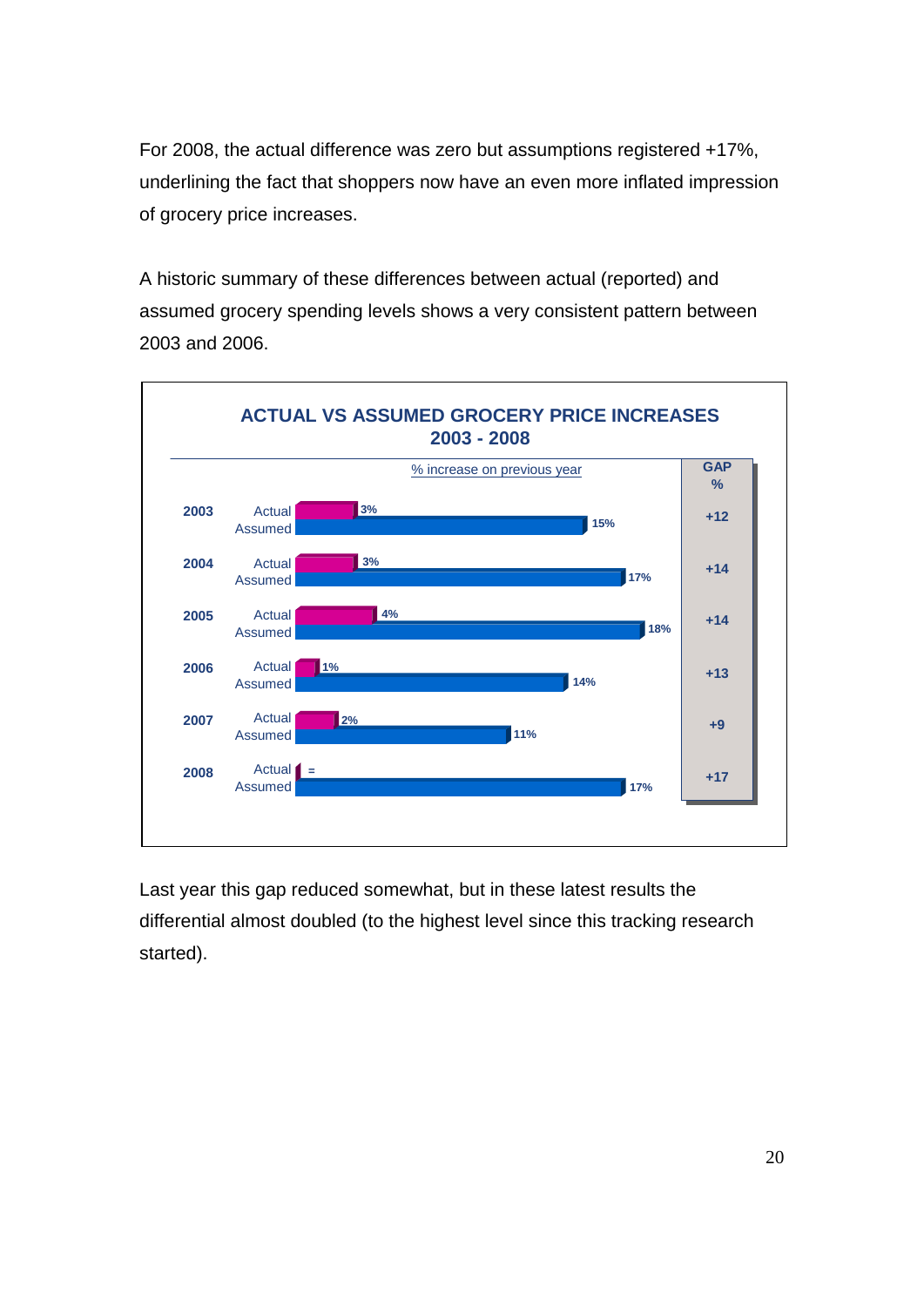Reflecting this, 3 in 4 shoppers are convinced that grocery prices are higher than last year (much higher 32%/a little higher 41%); broadly in line with the two previous measures:



However, heavy spenders are even more convinced about current prices being higher in 2008 vs 2007 (8 in 10).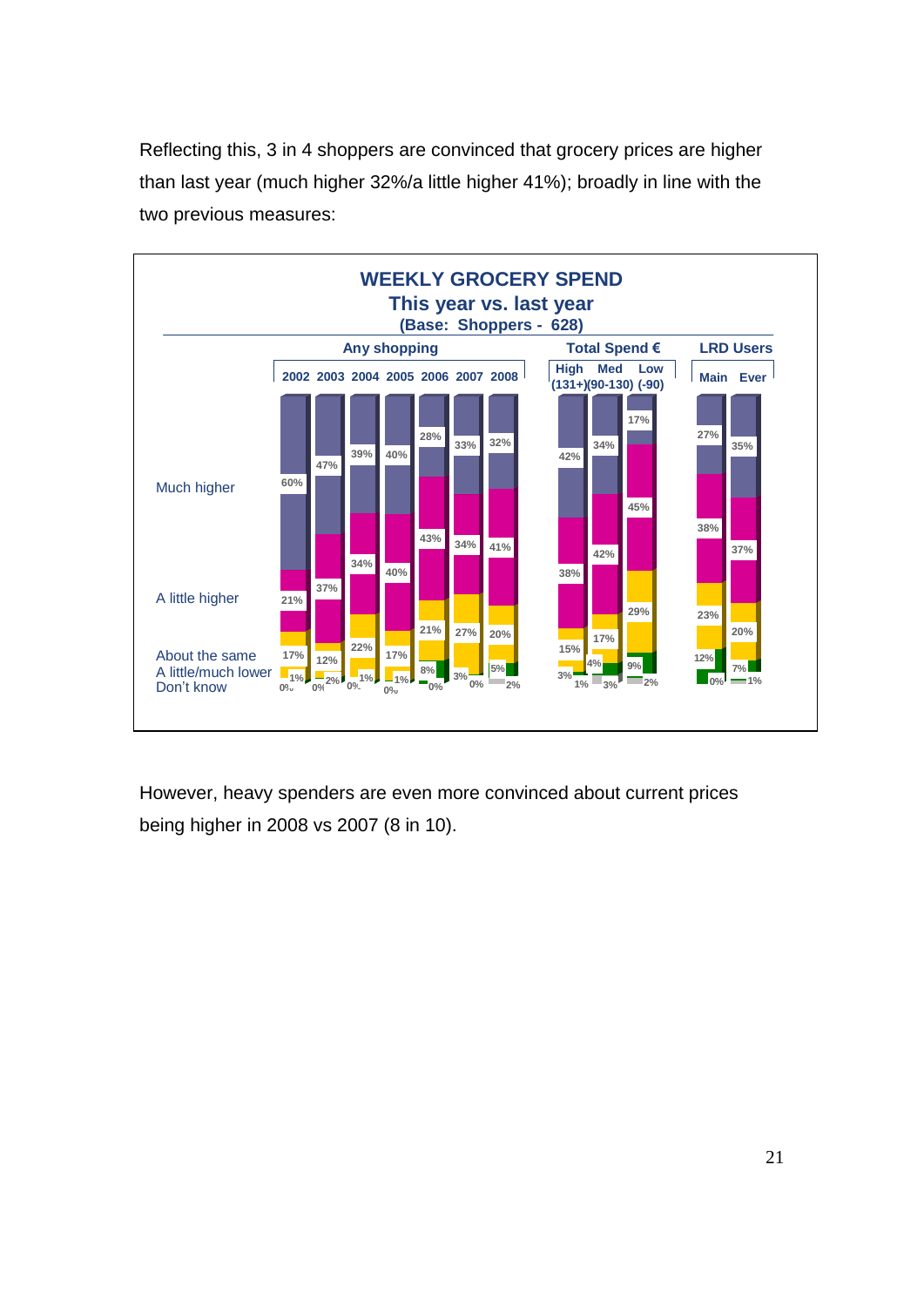# **7. THE DISCOUNTERS**

### **Total recognition & even wider use**

Over recent years, prompted recognition of the Aldi and Lidl brands has been universal.



At this point both discounter brands are clearly 'household' names.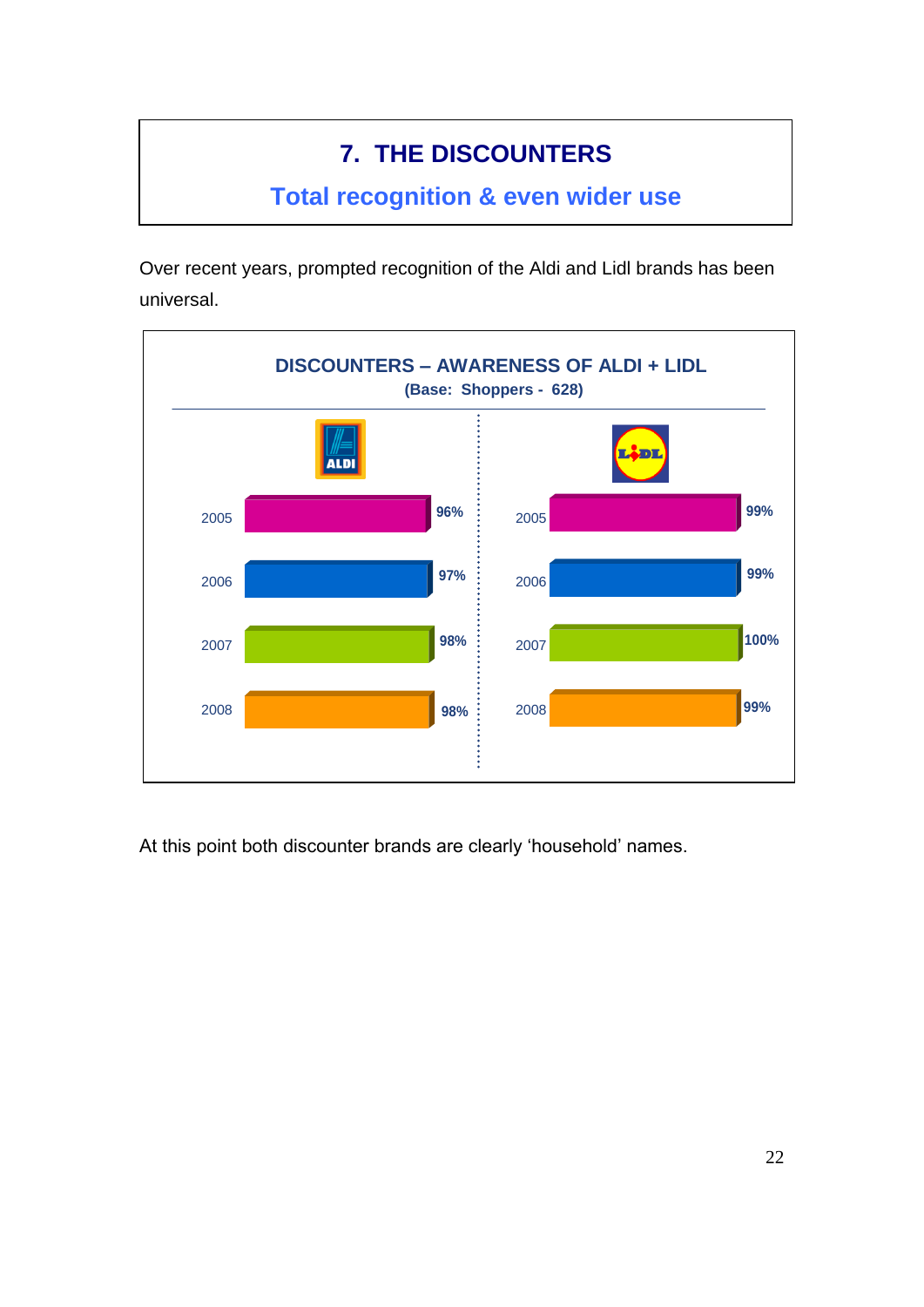Over time, there has also been a steady increase in the proportion of shoppers who believe they have an Aldi or Lidl outlet available within their locality (defined as within a radius of 5 miles).



Currently just over 9 in 10 claim to have a local Lidl, and 7 in 10 a local Aldi.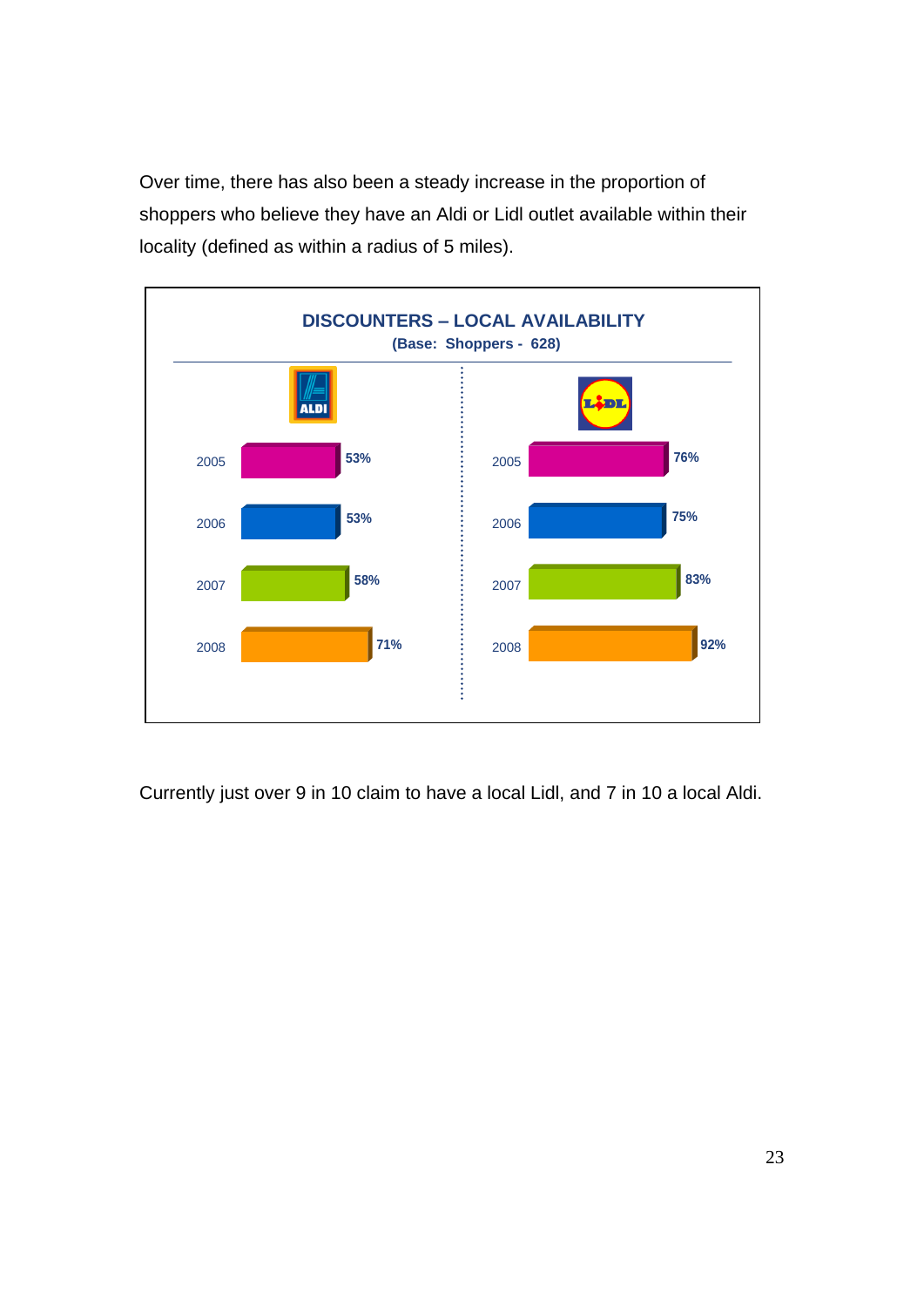Inevitably, this sense of expanding store networks for the two discounter chains, has led to wider experience of visiting their respective stores.



At this stage, 82% have been to Lidl and 64% to Aldi; the latter making a proportionately greater gain in the past year, from a lower base (helped by expansion of its network).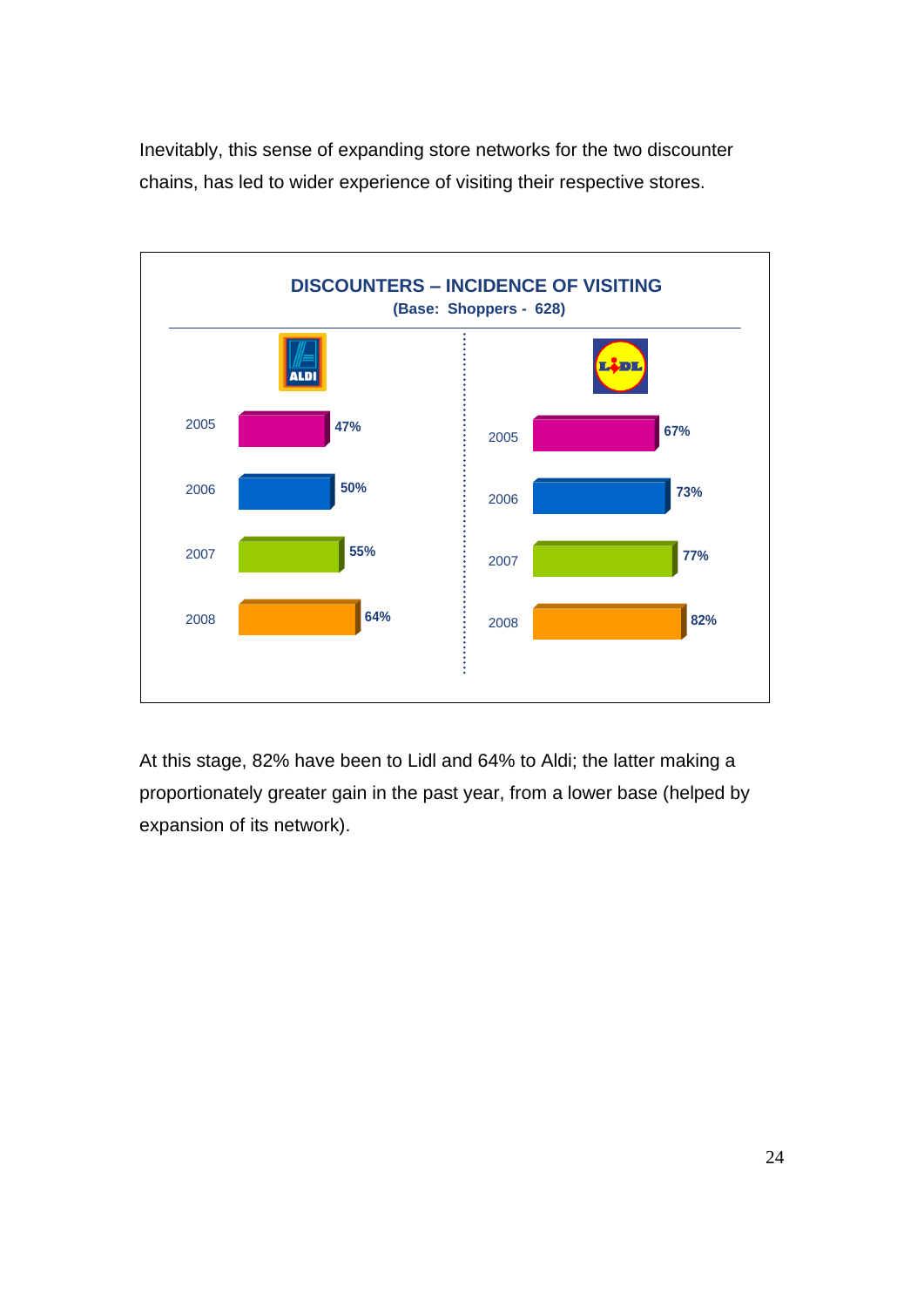

A very similar growth pattern was evident for reported purchasing in these two discounter chains.

Currently just over 7 in 10 have shopped in Lidl, and half in Aldi.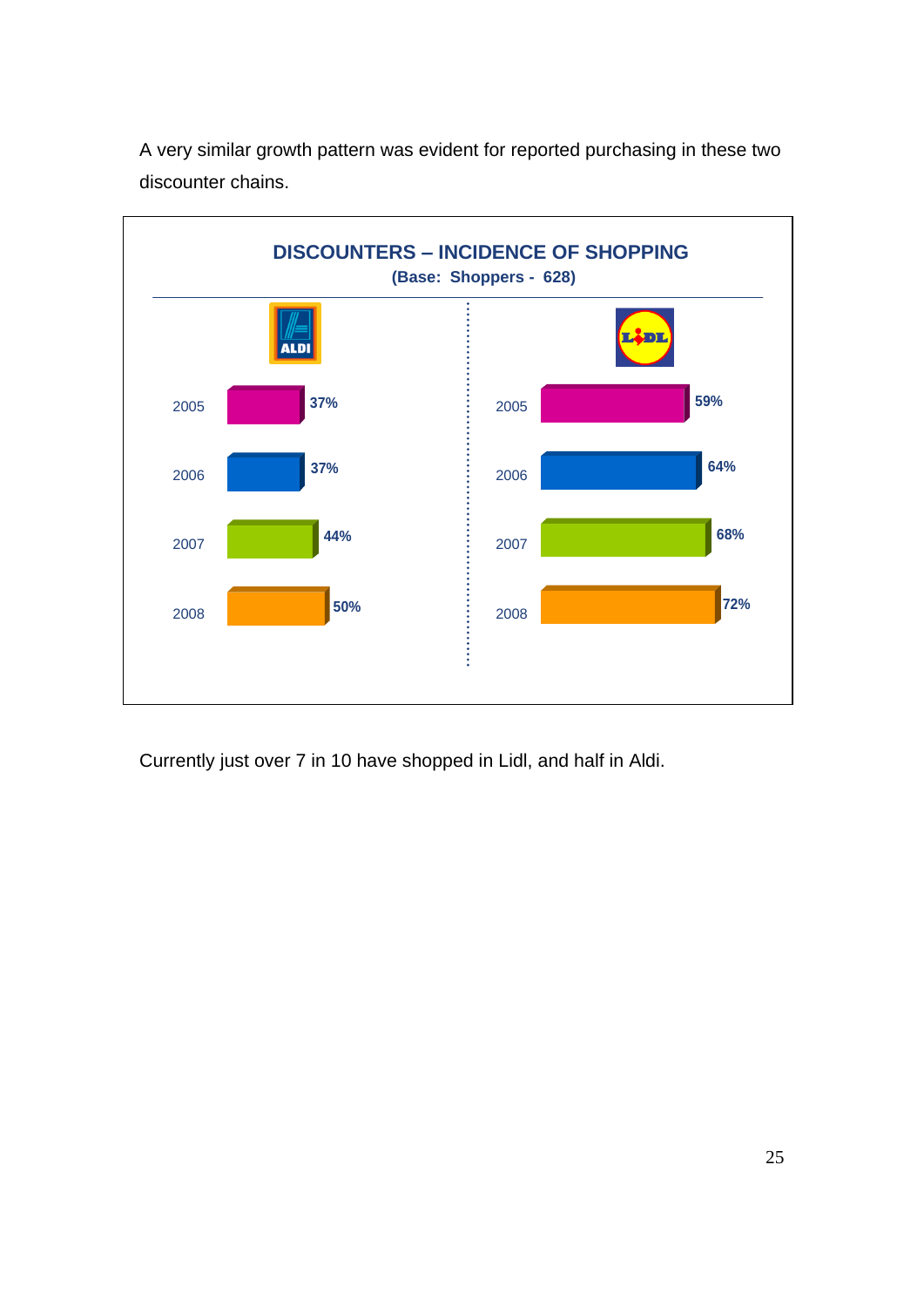

A summary of these key measures for Aldi and Lidl are shown below, and include monthly usage and main shop choices (results for 2007 in brackets).

Clearly Lidl's reach on shopping levels remains considerably wider than Aldi, but both are now more likely to identified as the main source of groceries – Lidl 11% and Aldi 5%.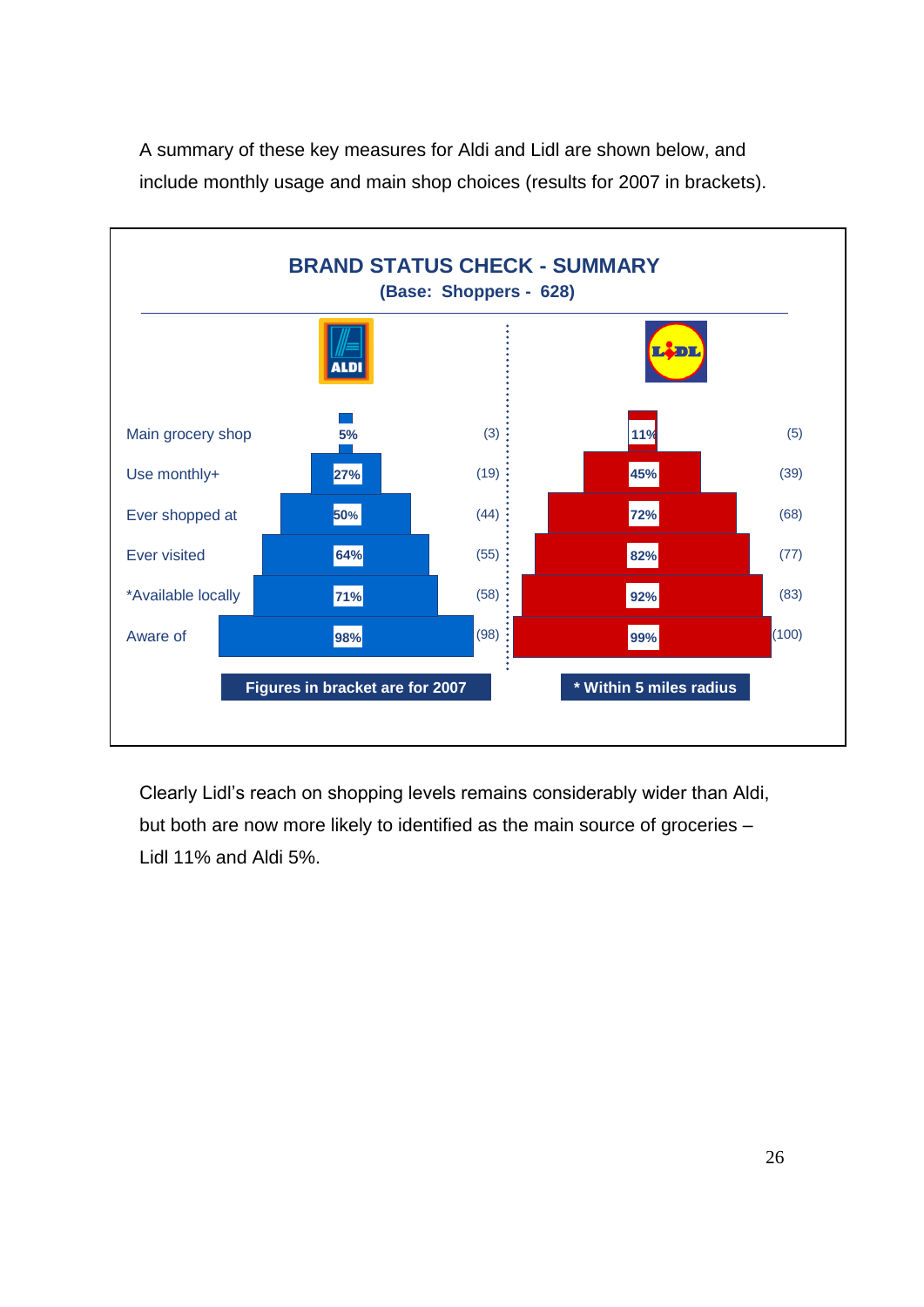A review of reported frequency of using these discounter chains, confirms a marked increase in commitment over the past year – with weekly usage at a similar level for both groups.



Compared with 2005, weekly usage of Aldi has almost doubled (17% to 33%), and usage of Lidl has increased by just over 50% (23% to 35%).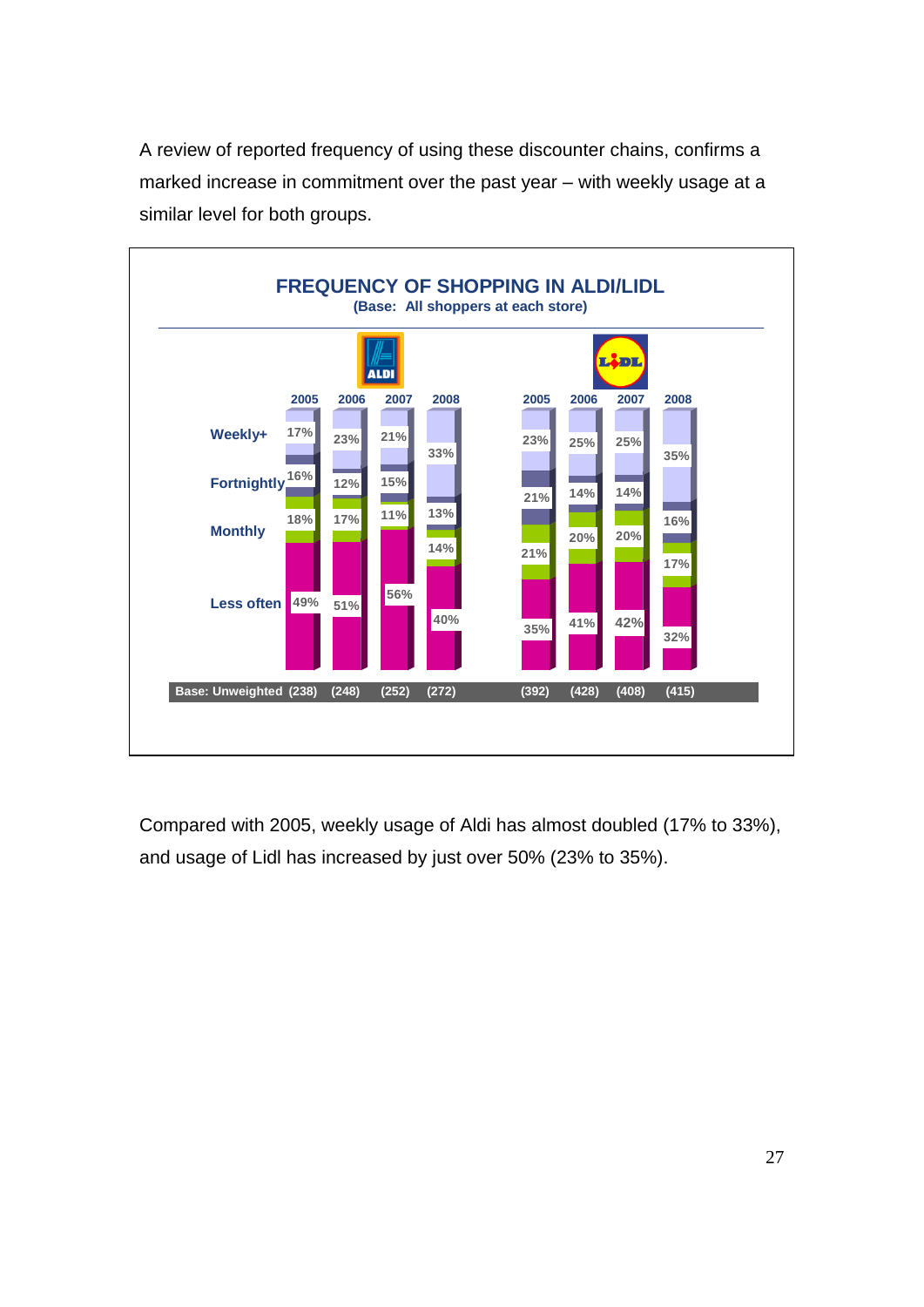# **8. ALDI & LIDL PURCHASES**

### **Similar & broad product profiles**

Perceptions of the top 10 most popular product categories for shoppers in Aldi and Lidl line up very closely.



Fresh fruit & vegetables was seen as the most widely purchased category in both chains – with toilet rolls, household cleaners, toiletries and biscuits next in line.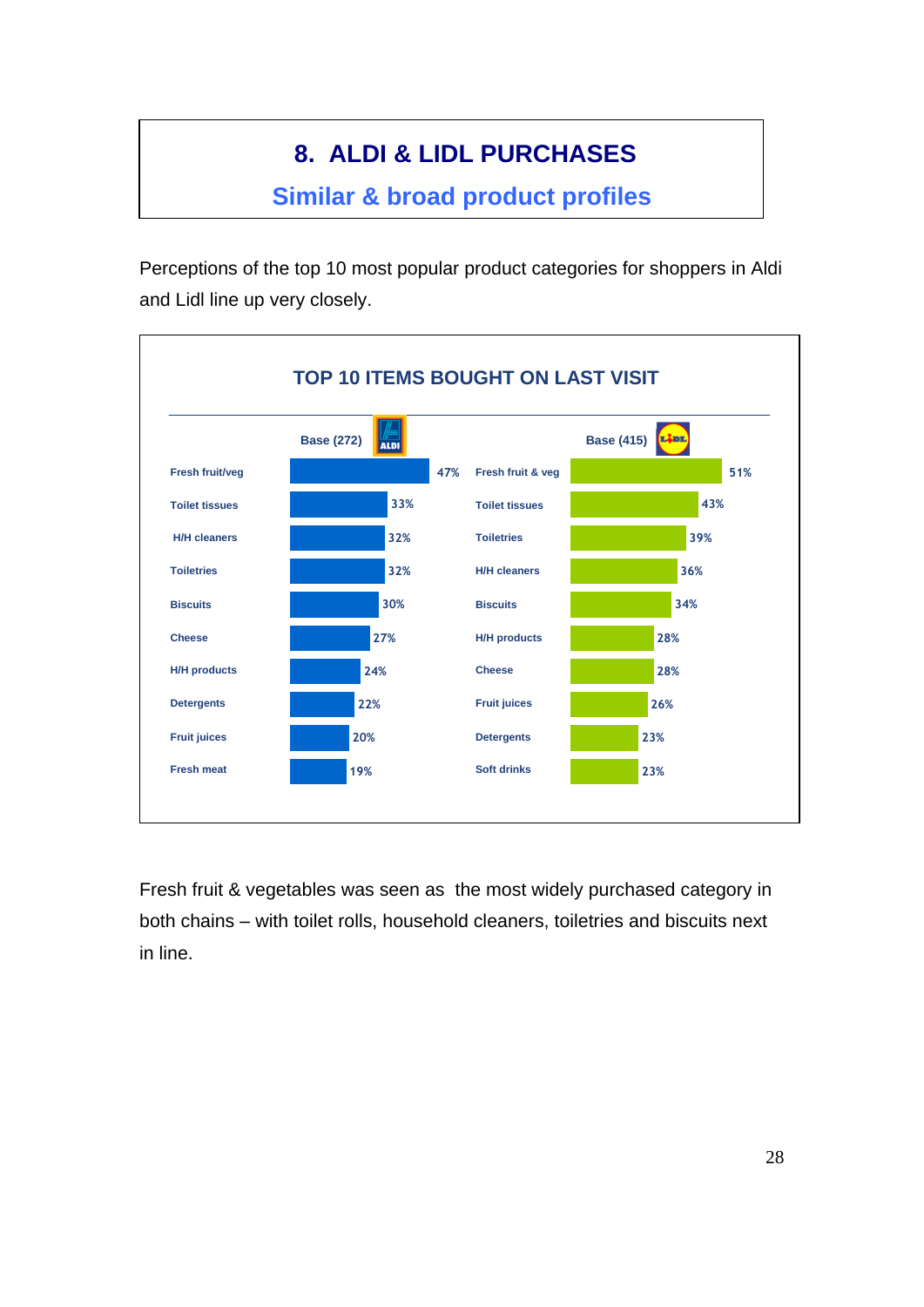A more detailed breakdown of items purchased on the last visit to Aldi or Lidl is shown here:

| <b>Base:</b>                  | 272<br><b>ALDI</b> | Lidl.<br>415   |
|-------------------------------|--------------------|----------------|
|                               | $\frac{9}{6}$      | $\frac{9}{6}$  |
| Fresh fruit & veg             | 47                 | 51             |
| <b>Toilet tissues/rolls</b>   | 33                 | 43             |
| <b>Household cleaners</b>     | 32                 | 36             |
| <b>Toiletries</b>             | 32                 | 39             |
| <b>Biscuits</b>               | 30                 | 34             |
| <b>Cheese</b>                 | 27                 | 28             |
| <b>Household products</b>     | 24                 | 28             |
| Detergents/washing powder     | 22                 | 23             |
| Juices/fruit juices           | 20                 | 26             |
| <b>Fresh meat</b>             |                    | 18             |
| <b>Frozen food</b>            | 18                 | 22             |
| <b>Soft drinks</b>            | 17                 | 23             |
| <b>Cereals</b>                | 16                 | 16             |
| <b>Confectionery</b>          | 16                 | 14             |
| Butter/spreads 16             |                    | 21             |
| Pasta/noodles                 | 15                 | 14             |
| <b>Pre-packed bread</b>       | 15                 | 17             |
| <b>Bacon/rashers</b>          | 14                 | 13             |
| <b>DIY items</b>              | 14                 | 15             |
| Ice cream                     | 13                 | 15             |
| <b>Cakes</b>                  | 11                 | 11             |
| <b>Hardware</b>               | 11                 | 11             |
| <b>Electrical appliances</b>  | 11                 | 11             |
| <b>Chips</b>                  | 11                 | 13             |
| Wine 11                       |                    | 11             |
| <b>Desserts</b>               | 10                 | 9              |
| Sauces/ketchup                | 9                  | 13             |
| <b>Tinned food</b>            | 9                  | 12             |
| <b>Frozen chicken</b>         | 9                  | 14             |
| <b>Beer</b>                   | 8                  | 12             |
| Pet food                      | 7                  | 13             |
| <b>Pizza</b>                  | 6                  | 13             |
| Squash/fruit squash/cordials  | 6                  | 7              |
| <b>Tools</b>                  | 6                  | $\overline{7}$ |
| <b>Flour</b>                  | 6                  | 7              |
| <b>Nappies</b>                | 6                  | 5              |
| <b>Ethnic dry meals</b>       | 6                  | 4              |
| <b>Tinned fruit</b>           | 5                  | 12             |
| <b>Nuts</b>                   | 5                  | 9              |
| Rice/couscous                 | 5                  | 8              |
| <b>Spirits</b>                | 5                  | 5              |
| <b>Pickles/chutney/relish</b> | 4                  | 5              |
| <b>Footwear</b>               | 4                  | 3              |
| <b>Bake at home bread</b>     | 4                  | 6              |
| Christmas cakes 4             |                    | 3              |
| <b>Furniture</b>              | 3                  | 3              |
| <b>Baby formula</b>           | 1                  | 1              |
| <b>Baby food</b>              | 1                  | 3              |
| <b>Other</b>                  | 7                  | 10             |

#### **ALDI/LIDL - ITEMS BOUGHT ON LAST VISIT (Base: All shoppers at each store)**

This demonstrates that at this stage, both discounter chains cater for a very broad spectrum of grocery purchases.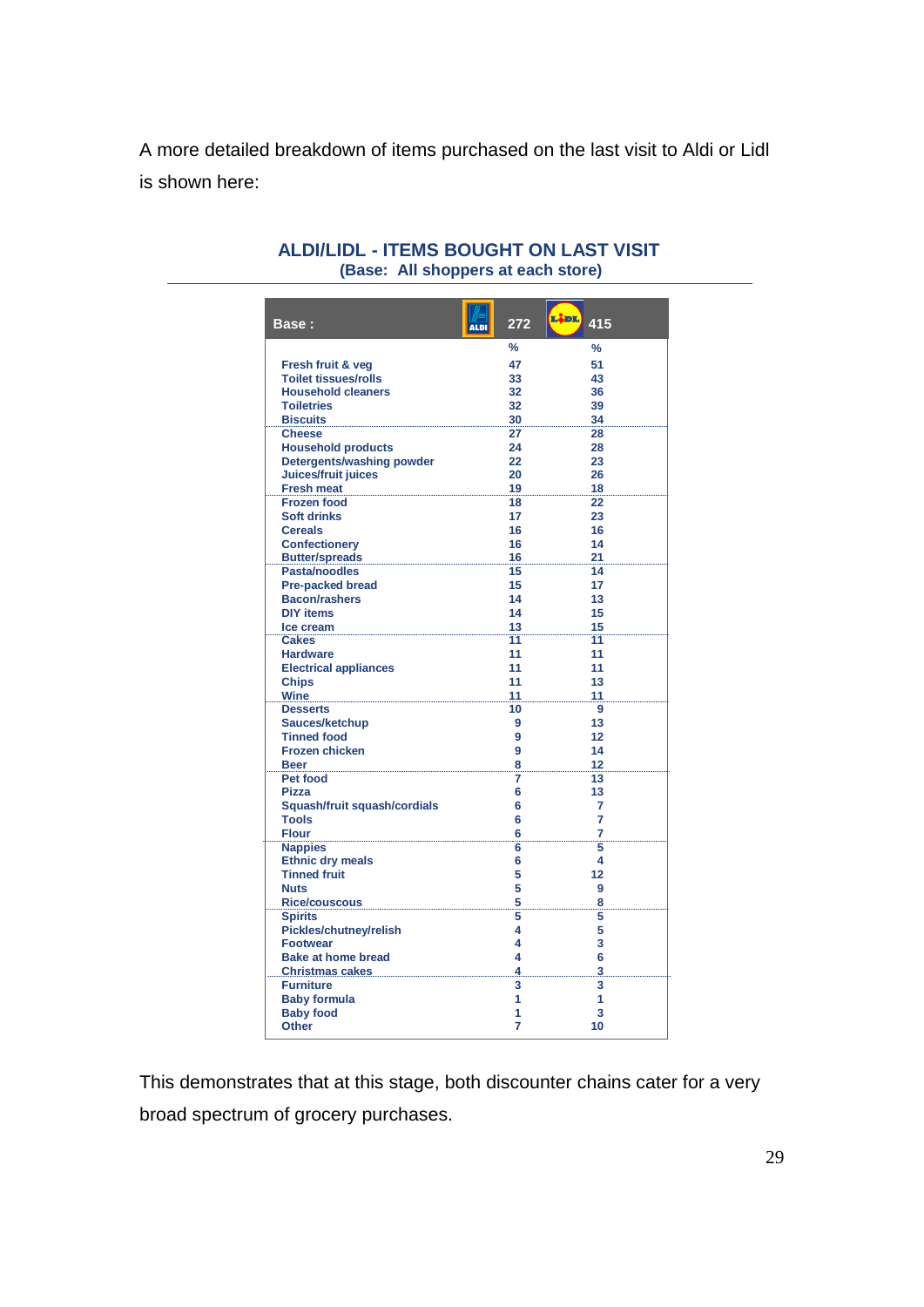# **9. ALDI & LIDL - PERFORMANCE**

### **Strong and similar ratings**

As part of this survey, Aldi and Lidl were rated by their respective shoppers on 4 key performance criteria – range of choice, general product quality, value for money and prices vs. main supermarkets.

On range of choice, both have maintained a broadly favourable showing over time (with some ebb and flow):



These latest results show the two chains aligned on this attribute – in each case, close to half rating them as excellent or very good.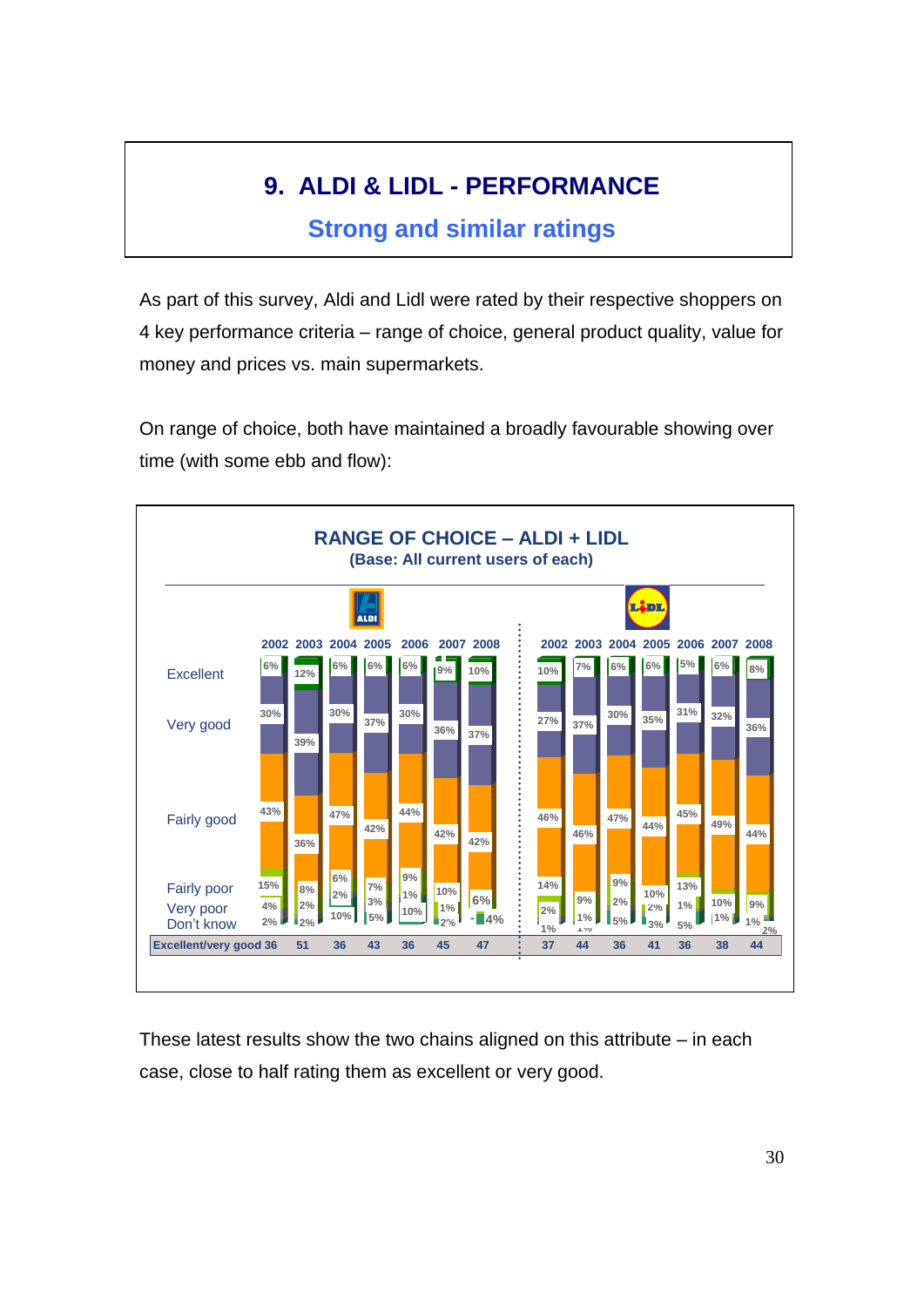

The two discounters also registered favourable and similar ratings on perceived product quality.

Despite some variability over time, both brands now enjoy significantly better ratings on this basis vs. their respective 'benchmark' measures in 2002.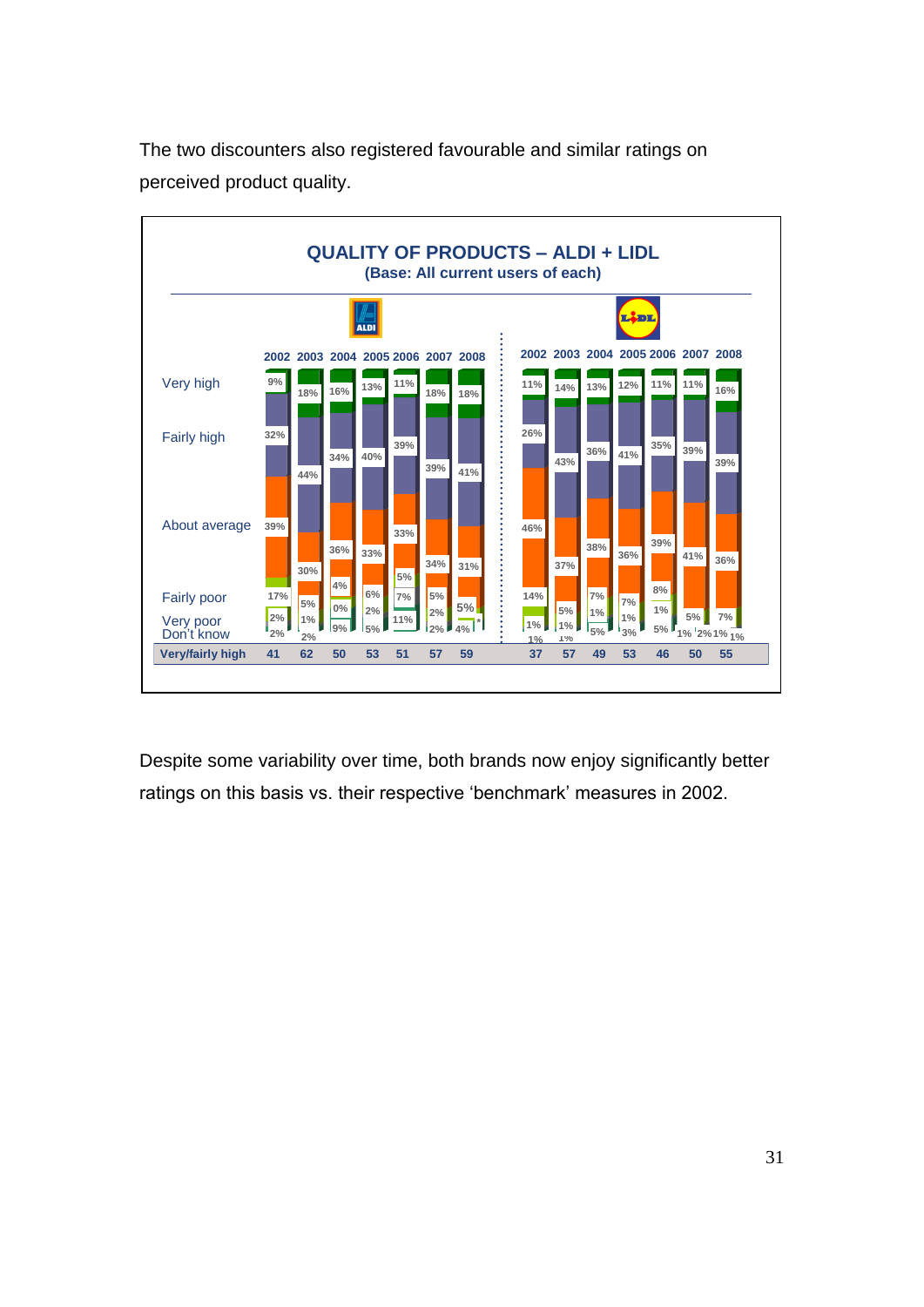

In the main, most of their own shoppers believe Aldi and Lidl offer good value for money.

However, the longer term trend data suggests that this peaked for both in 2003 (Lidl demonstrating a somewhat more consistent pattern since then).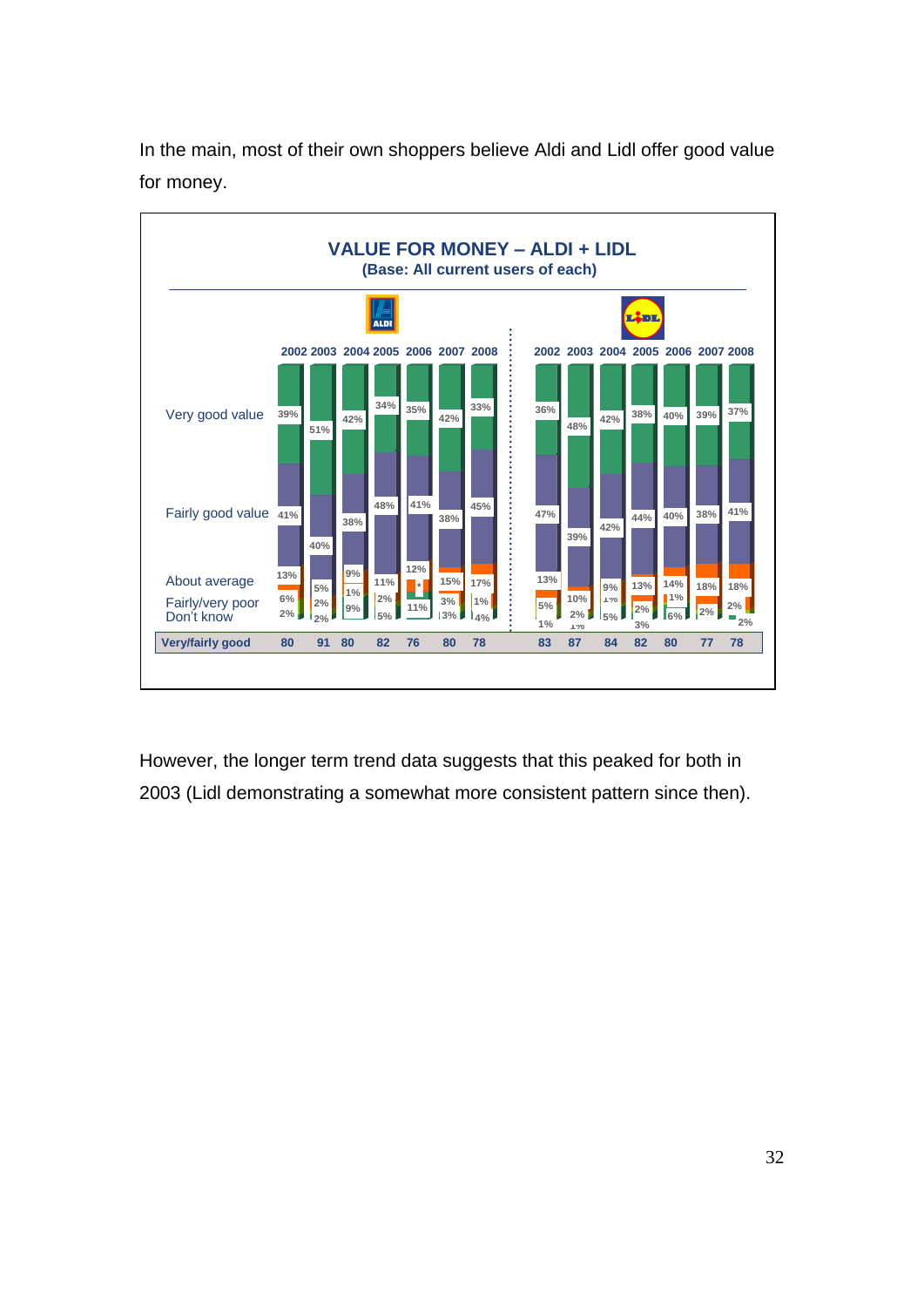Compared with main supermarkets, Aldi and Lidl have been credited consistently with lower prices – with almost total conviction in earlier stages of this tracker.



In latter years, this consensus was not quite as emphatic, but has held steady in the past year.